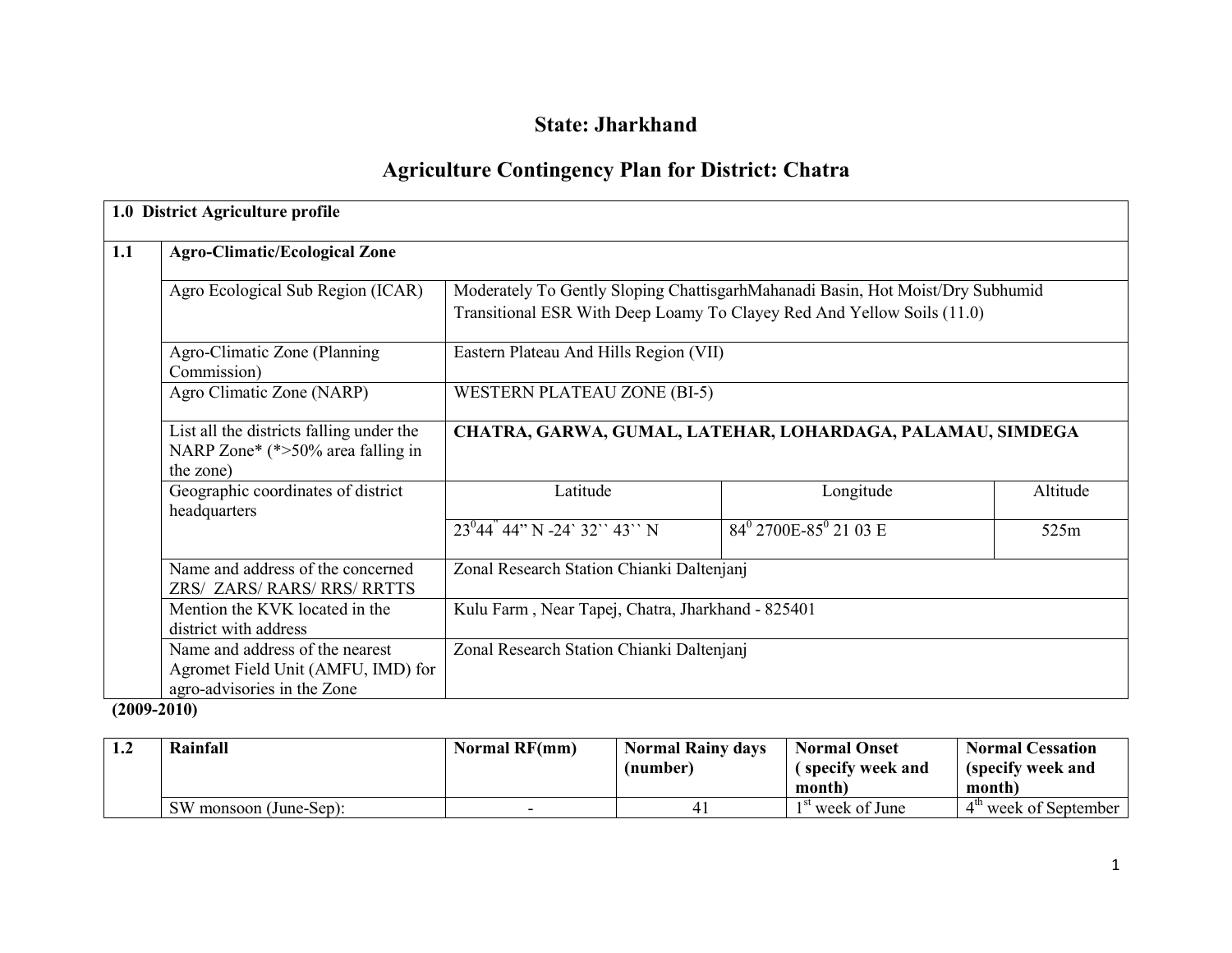| NE Monsoon(Oct-Dec): |      |    |  |
|----------------------|------|----|--|
| Winter (Jan-March)   |      |    |  |
| Summer (Apr-May)     |      |    |  |
| Annual               | 1250 | 49 |  |

| 1.3 | <b>Land use</b>  | Geographical | Cultivable | Forest | Land under   | Permanent | Cultivable   Land |                          | Barren and   | Current | Other   |
|-----|------------------|--------------|------------|--------|--------------|-----------|-------------------|--------------------------|--------------|---------|---------|
|     | pattern of the   | area         | area       | area   | non-         | pastures  | wasteland         | under                    | uncultivable | fallows | fallows |
|     | district (latest |              |            |        | agricultural |           | and               | Misc.                    | land         |         |         |
|     | statistics)      |              |            |        | use          |           | Pasture           | tree                     |              |         |         |
|     |                  |              |            |        |              |           | Land              | crops                    |              |         |         |
|     |                  |              |            |        |              |           |                   | and                      |              |         |         |
|     |                  |              |            |        |              |           |                   | groves                   |              |         |         |
|     | Area $('000 ha)$ | 369.51       | 122.64     | 221.1  | 257.49       |           | 153.93            | $\overline{\phantom{0}}$ |              |         |         |
|     |                  |              |            |        |              |           |                   |                          |              |         |         |

| 1.4 | Major Soils (common names like red sandy loam          | Area $(900 \text{ ha})$ | Percent $(\% )$ of total |
|-----|--------------------------------------------------------|-------------------------|--------------------------|
|     | deep soils $(\text{etc.})^*$                           |                         |                          |
|     | Very Strongly to strongly acidic ( $pH \le 5.5$ )      | 731                     | 19.8                     |
|     | Moderately acidic to slightly acidic ( $pH5.6 - 6.5$ ) | 1720                    | 46.4                     |
|     | Neutral (pH $6.6 - 7.3$ )                              | 654                     | 17.6                     |
|     | Slightly alkaline to moderately alkaline $(pH > 7.4)$  | 569                     | 15.3                     |
|     | Miscellaneous                                          | 32                      | 0.9                      |
|     | Total                                                  | 3706                    | 100                      |

| 1. . J | <b>Agricultural land use</b> | Area $('000 ha)$ | Cropping intensity $\%$ |
|--------|------------------------------|------------------|-------------------------|
|        | Net sown area                | 45.37            |                         |
|        | Area sown more than once     | 5.93             |                         |
|        | Gross cropped area           | 20<br>ر ہے. این  |                         |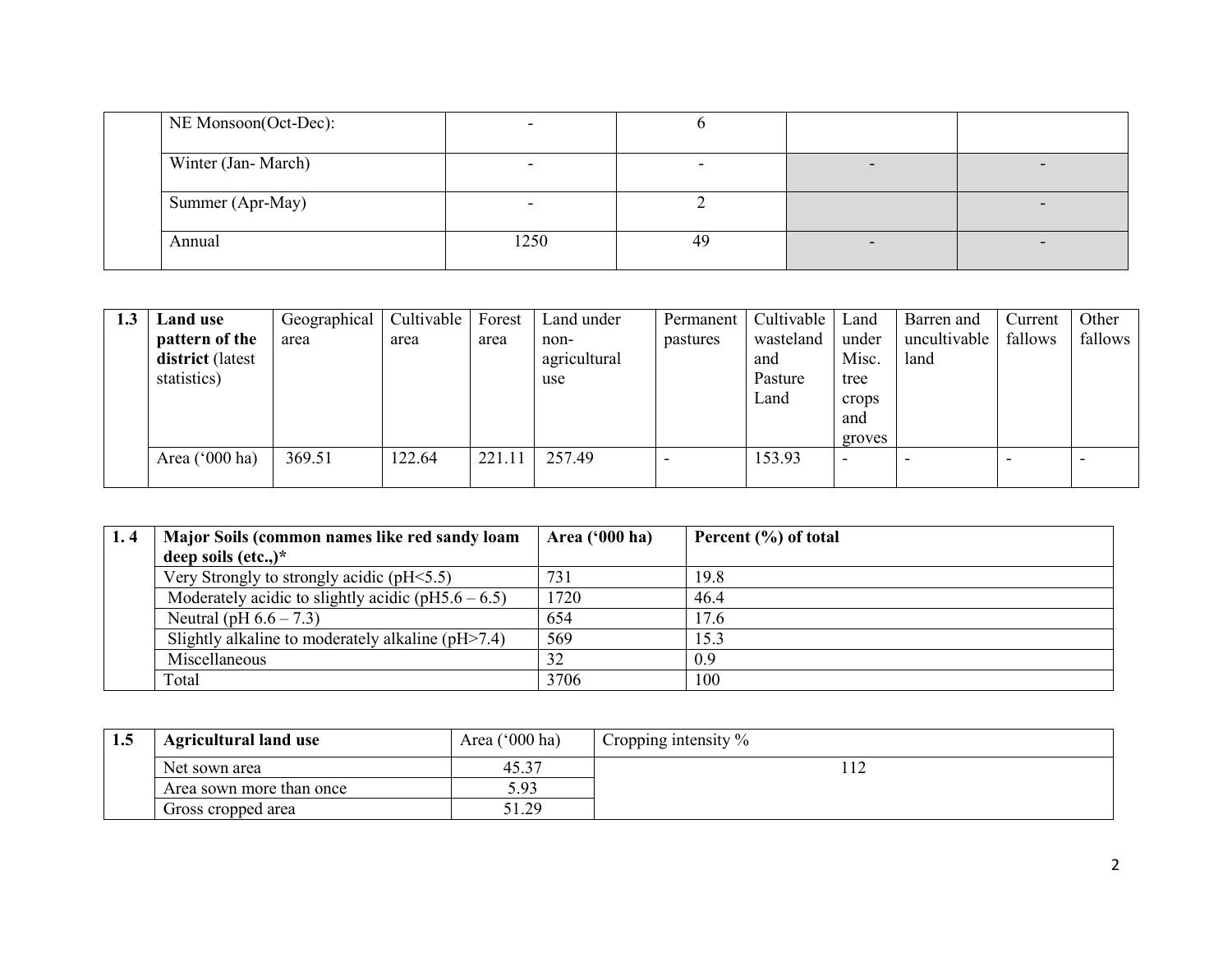| 1.6 | <b>Irrigation</b>                                                                                     | Area ('000 ha)            |                          |                                                                                                   |  |  |  |  |
|-----|-------------------------------------------------------------------------------------------------------|---------------------------|--------------------------|---------------------------------------------------------------------------------------------------|--|--|--|--|
|     | Net irrigated area                                                                                    | 9.36                      |                          |                                                                                                   |  |  |  |  |
|     | Gross irrigated area                                                                                  |                           |                          |                                                                                                   |  |  |  |  |
|     | Rainfed area                                                                                          |                           |                          |                                                                                                   |  |  |  |  |
|     | <b>Sources of Irrigation</b>                                                                          | Number                    | Area ('000 ha)           | Percentage of total irrigated area                                                                |  |  |  |  |
|     | Canals                                                                                                |                           | 0.52                     | 9                                                                                                 |  |  |  |  |
|     | <b>Tanks</b>                                                                                          |                           | 1.22                     |                                                                                                   |  |  |  |  |
|     | Open wells                                                                                            |                           | 6.00                     |                                                                                                   |  |  |  |  |
|     | Bore wells                                                                                            |                           | 1.37                     |                                                                                                   |  |  |  |  |
|     | Lift irrigation schemes                                                                               |                           | 6.73                     |                                                                                                   |  |  |  |  |
|     | Micro-irrigation                                                                                      |                           |                          |                                                                                                   |  |  |  |  |
|     | Other sources (please specify)                                                                        |                           |                          |                                                                                                   |  |  |  |  |
|     | <b>Total Irrigated Area</b>                                                                           |                           |                          |                                                                                                   |  |  |  |  |
|     | Pump sets                                                                                             |                           |                          |                                                                                                   |  |  |  |  |
|     | No. of Tractors                                                                                       |                           |                          |                                                                                                   |  |  |  |  |
|     | Groundwater availability and use*<br>(Data source: State/Central Ground<br>water Department /Board)   | No. of blocks/<br>Tehsils | $(\%)$ area              | Quality of water (specify the<br>problem such as high levels of<br>arsenic, fluoride, saline etc) |  |  |  |  |
|     | Over exploited                                                                                        | $\blacksquare$            | $\overline{\phantom{0}}$ |                                                                                                   |  |  |  |  |
|     | Critical                                                                                              |                           |                          |                                                                                                   |  |  |  |  |
|     | Semi-critical                                                                                         |                           |                          |                                                                                                   |  |  |  |  |
|     | Safe                                                                                                  |                           |                          |                                                                                                   |  |  |  |  |
|     | Wastewater availability and use                                                                       |                           |                          |                                                                                                   |  |  |  |  |
|     | Ground water quality                                                                                  |                           |                          |                                                                                                   |  |  |  |  |
|     | *over-exploited: groundwater utilization > 100%; critical: 90-100%; semi-critical: 70-90%; safe: <70% |                           |                          |                                                                                                   |  |  |  |  |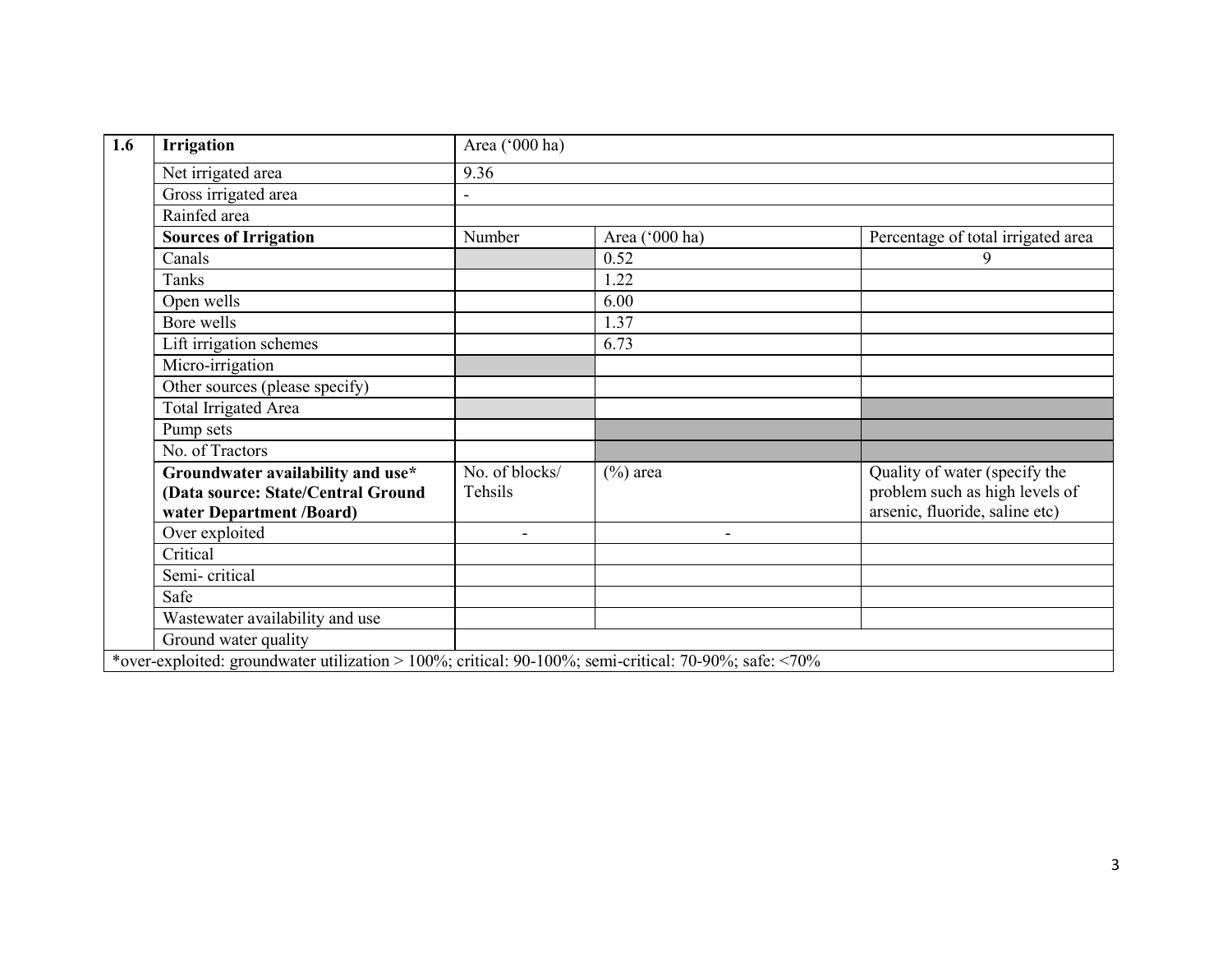| 1.7 | <b>Major field crops</b> | Area ('000 ha)           |         |                          |                          |                          |                          |                          |                |  |
|-----|--------------------------|--------------------------|---------|--------------------------|--------------------------|--------------------------|--------------------------|--------------------------|----------------|--|
|     | cultivated               | <b>Kharif</b>            |         |                          |                          | Rabi                     |                          |                          |                |  |
|     |                          | <b>Irrigated</b>         | Rainfed | <b>Total</b>             | <b>Irrigated</b>         | Rainfed                  | <b>Total</b>             | <b>Summer</b>            | Grand<br>total |  |
|     | Rice                     | $\overline{\phantom{a}}$ | 14.73   | 14.73                    | $\blacksquare$           | $\blacksquare$           | $\overline{\phantom{a}}$ | $\overline{\phantom{a}}$ | 14.73          |  |
|     | Maize                    | $\overline{\phantom{a}}$ | 6.10    | 6.10                     | .21                      | $\overline{\phantom{a}}$ | .21                      | $\overline{\phantom{a}}$ | .82            |  |
|     | Pigeonpea                | $\overline{\phantom{a}}$ | 2.33    | 2.33                     | $\overline{\phantom{a}}$ | $\overline{\phantom{a}}$ | $\overline{\phantom{0}}$ | ۰                        | 2.33           |  |
|     | Ground Nut               | $\overline{\phantom{a}}$ | .11     | .11                      | $\overline{\phantom{a}}$ |                          |                          | --                       | .11            |  |
|     | Wheat                    | $\overline{\phantom{a}}$ |         | $\overline{\phantom{a}}$ | 4.05                     | $\blacksquare$           | 4.05                     | $\overline{\phantom{a}}$ | 4.05           |  |
|     | Gram                     | $\overline{\phantom{a}}$ | -       | $\overline{\phantom{0}}$ | $\overline{\phantom{0}}$ | 3.94                     | 3.94                     | ۰                        | 3.94           |  |

| 1.7 | Area under major field crops & horticulture (as per latest figures) (Specify year 2009.) |  |  |  |
|-----|------------------------------------------------------------------------------------------|--|--|--|
|     |                                                                                          |  |  |  |

| Horticulture crops<br>- Fruits     |              |                  |         |
|------------------------------------|--------------|------------------|---------|
|                                    | <b>Total</b> | <b>Irrigated</b> | Rainfed |
| Mango                              | 0.236        | 0.236            |         |
| Guava                              | 0.193        | 0.193            |         |
| Lemon                              | 0.072        | 0.072            |         |
| Horticulture crops<br>- Vegetables | <b>Total</b> | <b>Irrigated</b> | Rainfed |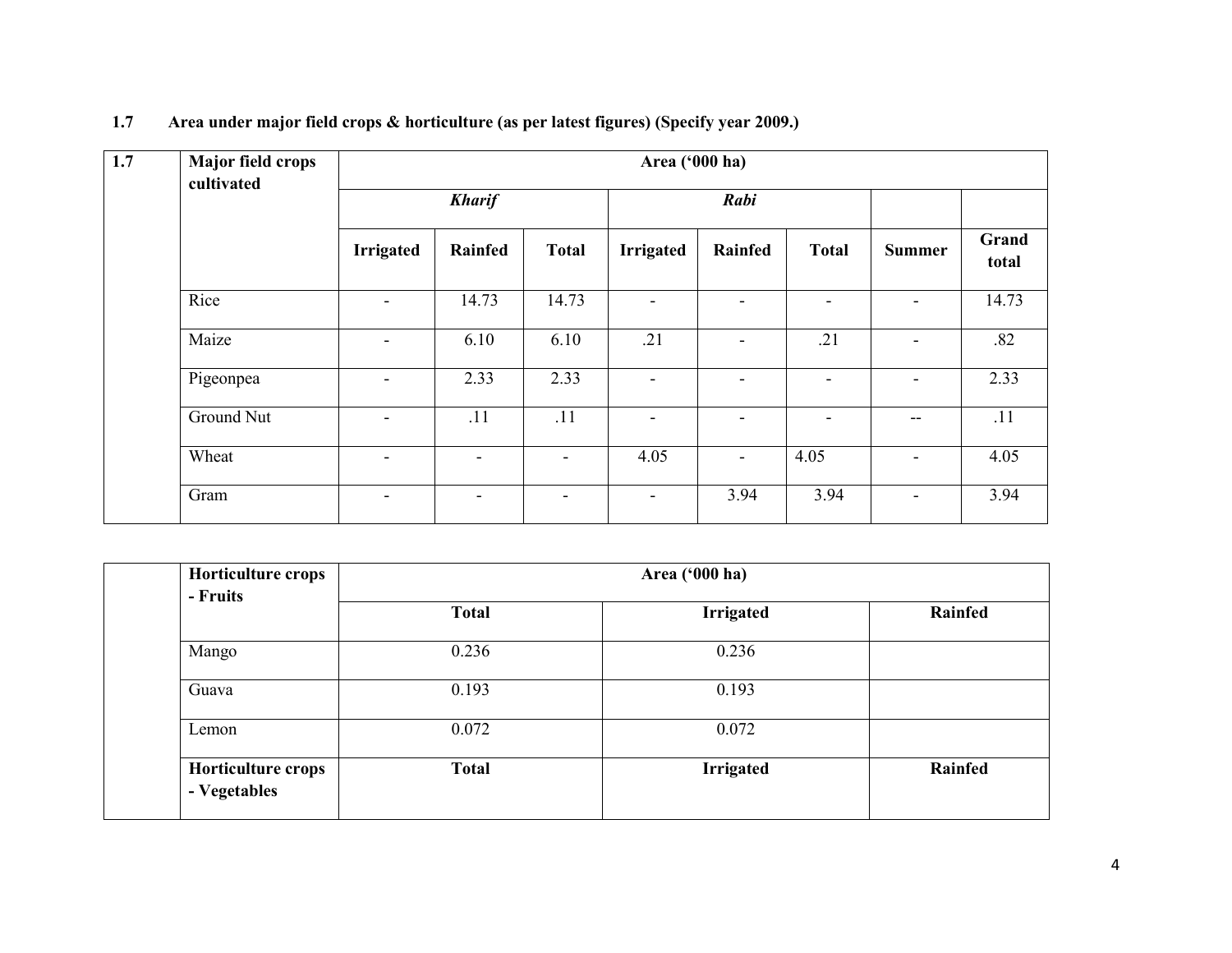| Potato                                 | 3.25           | 3.25                         |                              |
|----------------------------------------|----------------|------------------------------|------------------------------|
| Okra                                   | 0.668          | 0.668                        |                              |
| Tomato                                 | 0.561          | 0.561                        |                              |
| <b>Brinjal</b>                         | 0.503          | 0.503                        |                              |
| <b>Medicinal and</b><br>Aromatic crops | <b>Total</b>   | <b>Irrigated</b>             | Rainfed                      |
|                                        | $\blacksquare$ | $\overline{\phantom{a}}$     | $\blacksquare$               |
| <b>Plantation crops</b>                | <b>Total</b>   | <b>Irrigated</b>             | Rainfed                      |
|                                        | $\sim$         | $\blacksquare$               | $\blacksquare$               |
| <b>Fodder crops</b>                    | <b>Total</b>   | <b>Irrigated</b>             | Rainfed                      |
|                                        | $\blacksquare$ | $\qquad \qquad \blacksquare$ | $\blacksquare$               |
| <b>Total fodder crop</b><br>area       |                |                              |                              |
| <b>Grazing land</b>                    | $\blacksquare$ | $\qquad \qquad \blacksquare$ | $\overline{\phantom{0}}$     |
| Sericulture etc                        | $\blacksquare$ | $\qquad \qquad \blacksquare$ | $\qquad \qquad \blacksquare$ |
| Others (specify)                       | $\blacksquare$ | $\blacksquare$               | ٠                            |

| 1.8 | Livestock                                   | <b>Male ('000)</b> | <b>Female ('000)</b> | Total $(900)$ |
|-----|---------------------------------------------|--------------------|----------------------|---------------|
|     | Non descriptive Cattle (local low yielding) |                    |                      | 196.68        |
|     | Improved cattle                             |                    |                      | 2.16          |
|     | Crossbred cattle                            |                    |                      | 2.46          |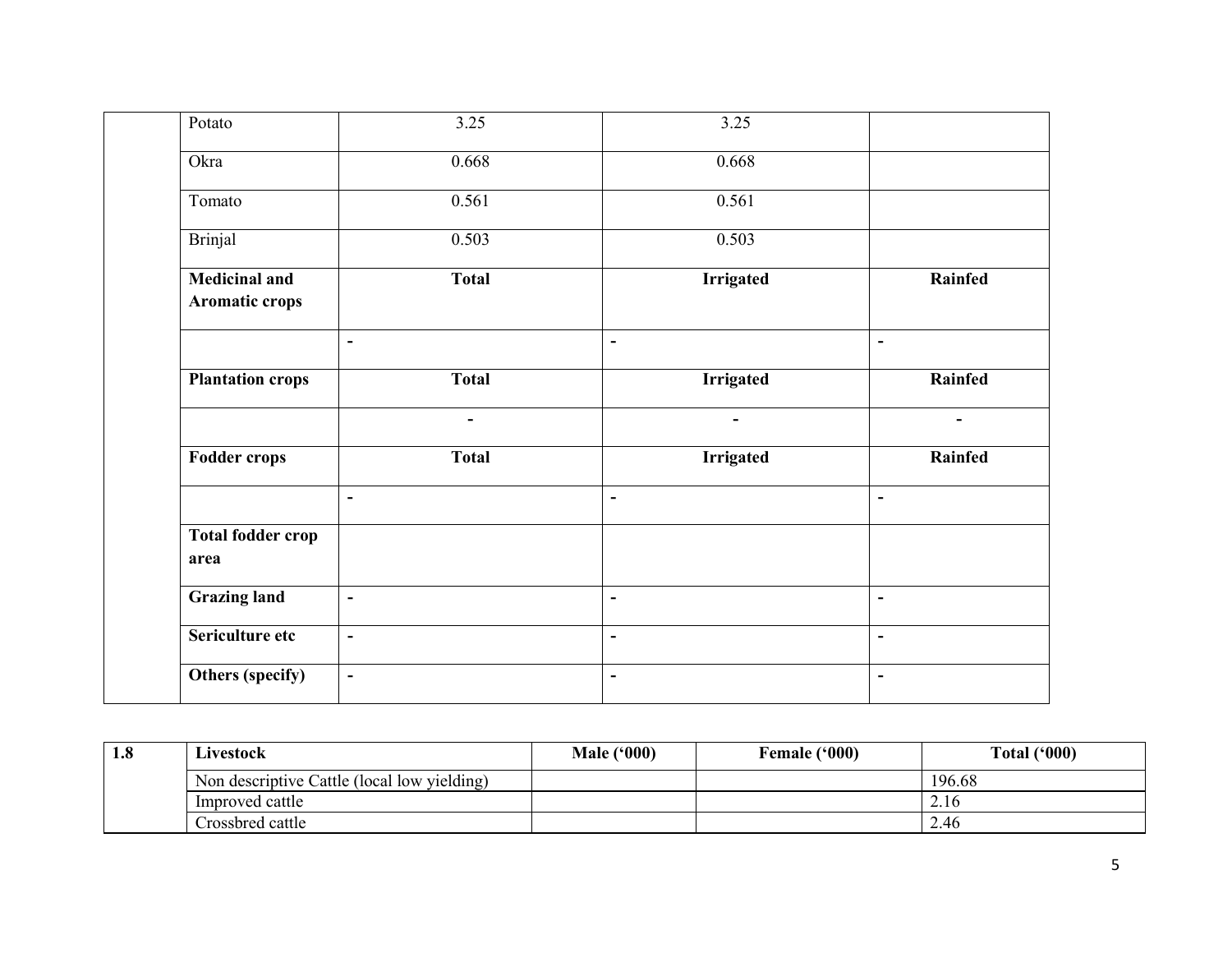|      | Non descriptive Buffaloes (local low yielding)              |                        |              |                          |                        |                            |                |                               |
|------|-------------------------------------------------------------|------------------------|--------------|--------------------------|------------------------|----------------------------|----------------|-------------------------------|
|      | <b>Descript Buffaloes</b>                                   |                        |              |                          |                        | 45.96                      |                |                               |
|      | Goat                                                        |                        |              |                          |                        |                            | 181.81         |                               |
|      | Sheep                                                       |                        |              |                          |                        | 1.35                       |                |                               |
|      | Others (Camel, Pig, Yak etc.)                               |                        |              |                          |                        | 2.70                       |                |                               |
|      | Commercial dairy farms (Number)                             |                        |              |                          |                        | 0.012                      |                |                               |
| 1.9  | Poultry                                                     |                        | No. of farms |                          |                        | Total No. of birds ('000)  |                |                               |
|      | Commercial                                                  |                        | 2.30         |                          |                        | $36000 \times 12 = 432.00$ |                |                               |
|      | Backyard                                                    |                        |              |                          |                        | 37.84                      |                |                               |
| 1.10 | Fisheries (Data source: Chief Planning Officer)             |                        |              |                          |                        |                            |                |                               |
|      | A. Capture                                                  |                        |              |                          |                        |                            |                |                               |
|      | No. of fishermen<br>i) Marine (Data Source:                 |                        | <b>Boats</b> |                          | <b>Nets</b>            |                            | <b>Storage</b> |                               |
|      | <b>Fisheries Department)</b>                                |                        | Mechanized   | Non-                     | Mechanized             | Non-mechanized             |                | facilities (Ice               |
|      |                                                             |                        |              | mechanized               | (Trawl nets,           | (Shore Seines, Stake       |                | plants etc.)                  |
|      |                                                             |                        |              |                          | Gill nets)             | $&$ trap nets)             |                |                               |
|      |                                                             | 282                    |              | $\blacksquare$           |                        |                            |                | N <sub>O</sub>                |
|      |                                                             |                        |              |                          |                        |                            |                |                               |
|      | ii) Inland (Data Source:<br><b>Fisheries Department</b> )   | No. Farmer owned ponds |              | <b>No. of Reservoirs</b> |                        | No. of village tanks       |                |                               |
|      |                                                             | 182                    |              | 2.28                     |                        | 652                        |                |                               |
|      | <b>B.</b> Culture                                           |                        |              |                          |                        |                            |                |                               |
|      |                                                             |                        |              |                          | Water Spread Area (ha) | <b>Yield</b><br>(t/ha)     |                | <b>Production ('000 tons)</b> |
|      | i) Brackish water (Data Source: MPEDA/Fisheries Department) |                        |              |                          |                        |                            |                |                               |
|      | ii) Fresh water (Data Source: Fisheries Department)         |                        |              | 215.00                   |                        | 1.5                        | 3.22           |                               |
|      | <b>Others</b>                                               |                        |              |                          |                        |                            |                |                               |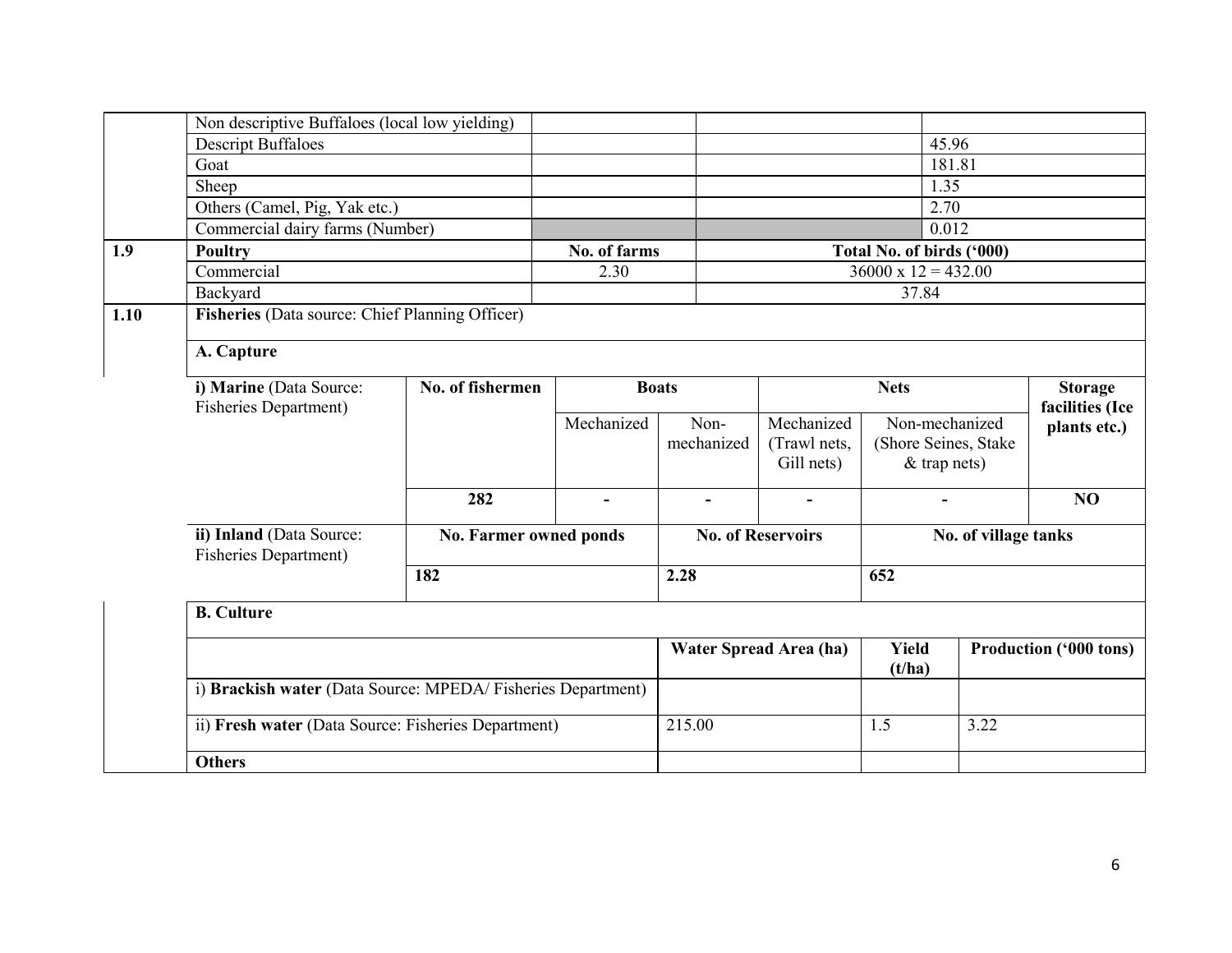### 1.11 Production and Productivity of major crops

| 1.11 | Name of                                                                     |                       | <b>Kharif</b>                                                     |                          | Rabi                    |                          | <b>Summer</b>            |                          | <b>Total</b>            | Crop                                                |
|------|-----------------------------------------------------------------------------|-----------------------|-------------------------------------------------------------------|--------------------------|-------------------------|--------------------------|--------------------------|--------------------------|-------------------------|-----------------------------------------------------|
|      | crop                                                                        | Production<br>(000 t) | Productivity<br>(kg/ha)                                           | Production<br>(000 t)    | Productivity<br>(kg/ha) | Production<br>(000 t)    | Productivity<br>(kg/ha)  | Production<br>(000 t)    | Productivity<br>(kg/ha) | residue<br>as<br>fodder<br>$(000^{\circ})$<br>tons) |
|      |                                                                             |                       | Major Field crops (Crops to be identified based on total acreage) |                          |                         |                          |                          |                          |                         |                                                     |
|      | Rice                                                                        | 191.084               | 1320                                                              | $\blacksquare$           | $- -$                   | $\overline{\phantom{a}}$ | $\sim$                   | $\overline{\phantom{a}}$ | $\blacksquare$          | $\overline{2}$                                      |
|      | Maize                                                                       | 56.140                | 931                                                               | .483                     | 2257                    | ٠                        | $\overline{\phantom{0}}$ | 56.623                   | 2259                    |                                                     |
|      | Arhar                                                                       | 2.202                 | 942                                                               | $\overline{\phantom{a}}$ | $\blacksquare$          | $\blacksquare$           | $\sim$                   | 2.202                    | 942                     | $\blacksquare$                                      |
|      | Wheat                                                                       |                       |                                                                   | 7.466                    | 1843                    | $\overline{\phantom{a}}$ | $\overline{\phantom{a}}$ | 7.466                    | 1843                    |                                                     |
|      | Chickpea                                                                    |                       |                                                                   | 4.640                    | 1175                    | $\blacksquare$<br>۰      | ٠                        | 4.640                    | 1175                    |                                                     |
|      | Major Horticultural crops (Crops to be identified based on total acreage) - |                       |                                                                   |                          |                         |                          |                          |                          |                         |                                                     |
|      |                                                                             |                       |                                                                   |                          |                         |                          |                          |                          |                         |                                                     |
| 1.12 | Sowing window for 5                                                         |                       |                                                                   |                          |                         |                          |                          |                          |                         |                                                     |

| 1.12 | Sowing window for 5<br>major field crops<br>(start and end of normal<br>sowing period) | Rice               | Pigeonpea             | Chickpea                                           | Wheat             | Mustard           |
|------|----------------------------------------------------------------------------------------|--------------------|-----------------------|----------------------------------------------------|-------------------|-------------------|
|      | Kharif-Rainfed                                                                         | $1st$ week of      | $3rd$ week of June to |                                                    |                   |                   |
|      |                                                                                        | June to $1st$ week | $3rd$ week of July    |                                                    |                   |                   |
|      |                                                                                        | of July            |                       |                                                    |                   |                   |
|      | Kharif-Irrigated                                                                       |                    |                       |                                                    |                   |                   |
|      | Rabi-Rainfed                                                                           |                    |                       | $3^{\text{rd}}$ week of October to $3^{\text{rd}}$ |                   |                   |
|      |                                                                                        |                    |                       | week of December                                   |                   |                   |
|      | Rabi-Irrigated                                                                         |                    |                       |                                                    | $1st$ week of     | $4th$ week of     |
|      |                                                                                        |                    |                       |                                                    | November to $4th$ | November to $1st$ |
|      |                                                                                        |                    |                       |                                                    | week of           | week of January   |
|      |                                                                                        |                    |                       |                                                    | November          |                   |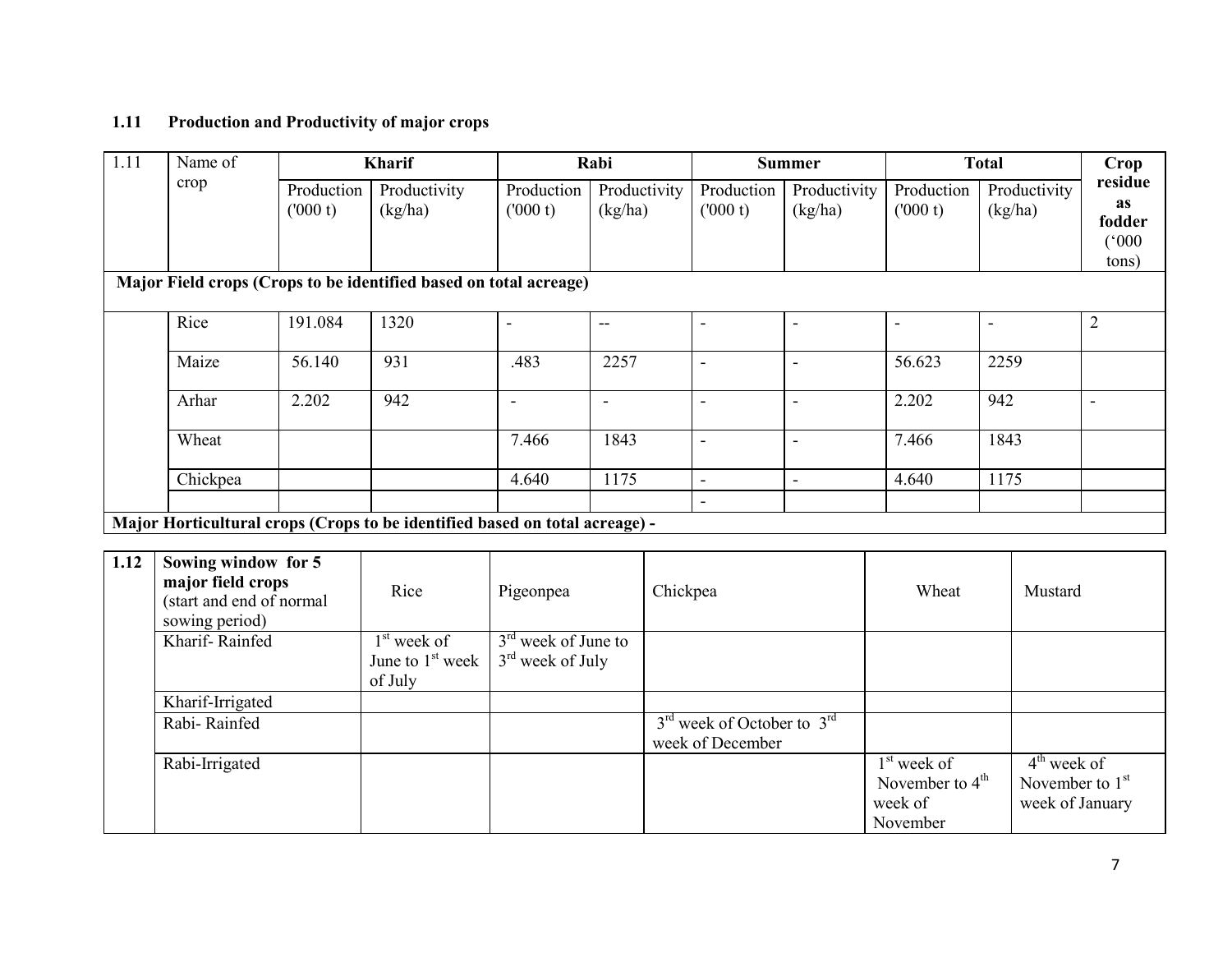| 1.13 | What is the major contingency the district is prone to? (Tick mark) | Regular | Occasional | <b>None</b> |
|------|---------------------------------------------------------------------|---------|------------|-------------|
|      | Drought                                                             |         |            |             |
|      | Flood                                                               |         |            |             |
|      | Cyclone                                                             |         |            |             |
|      | Hail storm                                                          |         |            |             |
|      | Heat wave                                                           |         |            |             |
|      | Cold wave                                                           |         |            |             |
|      | Frost                                                               |         |            |             |
|      | Sea water intrusion                                                 |         |            |             |
|      | Pests and disease outbreak (specify)                                |         |            |             |
|      | Others (specify)                                                    |         |            |             |

| 1.14 | <b>Include Digital maps</b><br>of the district for | Location map of district within State as Annexure I | Enclosed: No |
|------|----------------------------------------------------|-----------------------------------------------------|--------------|
|      |                                                    | Mean annual rainfall as Annexure 2                  | Enclosed: No |
|      |                                                    | Soil map as Annexure 3                              | Enclosed: No |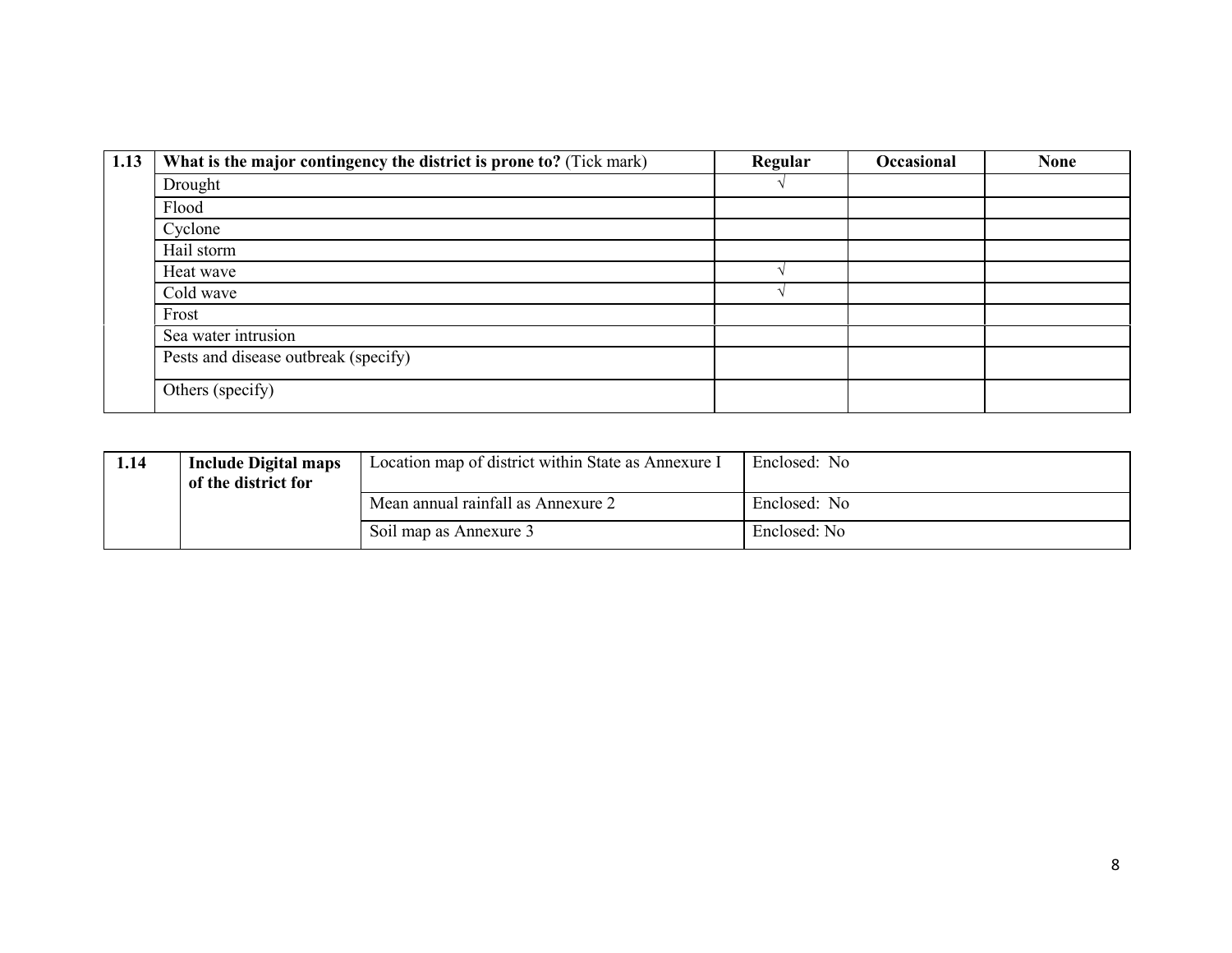# 2.0 Strategies for weather related contingencies

- 2.1 Drought
- 2.1.1 Rainfed situation

| <b>Condition</b>                                                 |                                                |                                                      | <b>Suggested Contingency measures</b>                                                                                                                                                                                   |                                                                                                                                                 |                                                      |  |
|------------------------------------------------------------------|------------------------------------------------|------------------------------------------------------|-------------------------------------------------------------------------------------------------------------------------------------------------------------------------------------------------------------------------|-------------------------------------------------------------------------------------------------------------------------------------------------|------------------------------------------------------|--|
| <b>Early season</b><br>drought<br>(delayed onset)                | <b>Major Farming</b><br>situation <sup>a</sup> | <b>Normal Crop / Cropping</b><br>systemb             | Change in crop / cropping<br>system <sup>c</sup> including variety                                                                                                                                                      | Agronomic measures <sup>d</sup>                                                                                                                 | <b>Remarks</b> on<br>Implementat<br>ion <sup>e</sup> |  |
| Delay by 2<br>weeks (Specify<br>$month)^*$<br>$3rd$ week of June | Upland                                         | Rice/ Maize/ Pigeonpea                               | Rice with improved<br>$\bullet$<br>varieties: Anjali,<br>Vandana<br>Intercropping of<br>$Maize + Pigeonpea$<br>Intercropping of<br>Pigeonpea +<br>Groundnut<br>Introduction of new<br>crops <i>i.e.</i> sweet<br>potato | Balance use of chemical<br>fertilizer<br>Use of manual operated<br>weeding tools<br>Proper plant spacing<br>Maintain proper plant<br>population | Supply of<br>seeds through<br>D.A.O.                 |  |
|                                                                  | Medium land                                    | Rice: IR -36, IR $-64$ , Lalat                       | Rice – Naveen, Shabhagi                                                                                                                                                                                                 |                                                                                                                                                 | Supply of<br>seeds through<br>N.F.S.M.               |  |
|                                                                  | Lowland                                        | Rice: Birsamati, Rajendra<br>Mahsuri - 1, MTU - 7029 | Hybrid Rice: $PAC - 807$ ,<br>Uday - 111, 27P31, Arize -<br>6444                                                                                                                                                        |                                                                                                                                                 |                                                      |  |
| Delay by 4<br>weeks (Specify<br>$month)*$<br>$1st$ week of July  | Upland                                         | Rice/ Maize/ Pigeonpea                               | Rice with improved<br>$\bullet$<br>varieties: Anjali,<br>Vandana<br>Intercropping of<br>$Maize + Pigeonpea$<br>Intercropping of<br>Pigeonpea +<br>Groundnut<br>Introduction of new<br>٠                                 | Balance use of chemical<br>fertilizer<br>Use of manual operated<br>weeding tools<br>Proper plant spacing<br>Maintain proper plant<br>population | Supply of<br>seeds through<br>D.A.O.                 |  |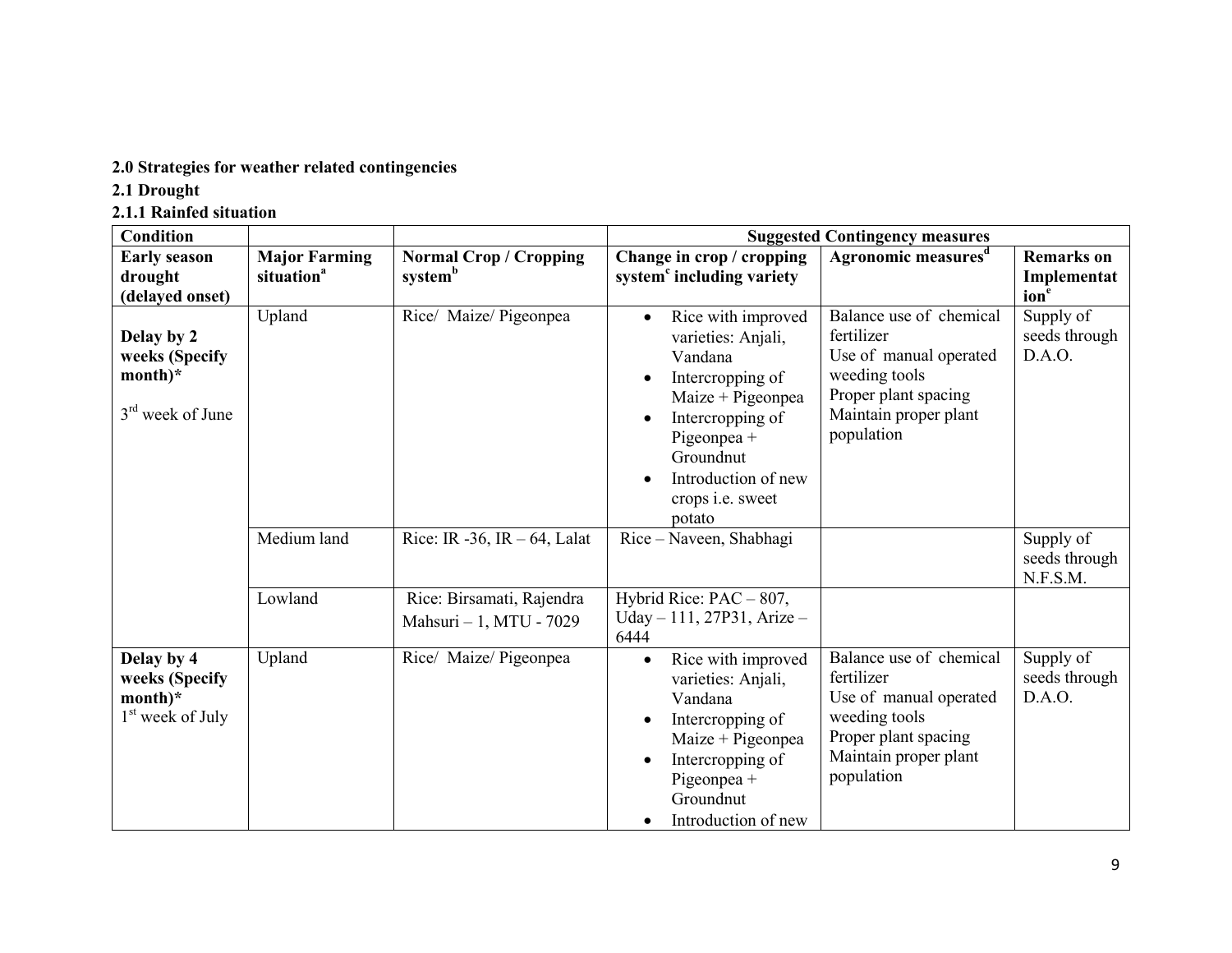|             |                                                      | crops <i>i.e.</i> sweet<br>potato                                |                                        |
|-------------|------------------------------------------------------|------------------------------------------------------------------|----------------------------------------|
| Medium land | Rice: IR -36, IR $-64$ , Lalat                       | Rice – Naveen, Shabhagi                                          | Supply of<br>seeds through<br>N.F.S.M. |
| Lowland     | Rice: Birsamati, Rajendra<br>Mahsuri - 1, MTU - 7029 | Hybrid Rice: $PAC - 807$ ,<br>Uday – 111, 27P31, Arize –<br>6444 |                                        |

| <b>Condition</b>                                             |                                                |                                                      |                                                                      | <b>Suggested Contingency measures</b>                                                                                            |                                                  |
|--------------------------------------------------------------|------------------------------------------------|------------------------------------------------------|----------------------------------------------------------------------|----------------------------------------------------------------------------------------------------------------------------------|--------------------------------------------------|
| <b>Early season</b><br>drought<br>(delayed onset)            | <b>Major Farming</b><br>situation <sup>a</sup> | <b>Normal Crop/cropping</b><br>system <sup>b</sup>   | Change in crop/cropping<br>system <sup>c</sup>                       | Agronomic<br>measures <sup>d</sup>                                                                                               | <b>Remarks</b> on<br>Implementation <sup>e</sup> |
| Delay by 6<br>weeks (Specify<br>month)<br>$3rd$ week of July | Upland                                         | Niger                                                | Niger : Birsa Niger $-1$ ,<br>Birsa Niger $-2$                       | Use of recommended<br>dose of chemical<br>fertilizer<br>Maintain proper plant<br>spacing.<br>Maintain proper plant<br>population | Supply of seeds<br>through D.A.O.                |
|                                                              |                                                | Horsegram                                            | Horsegram: Birsa Kulthi -<br>1, Madhu                                | Use of recommended<br>dose of chemical<br>fertilizer<br>Maintain proper plant<br>spacing.<br>Maintain proper plant<br>population | Supply of seeds<br>through N.F.S.M.              |
|                                                              | Medium land                                    | Rice: IR -36, IR $-64$ , Lalat                       | Rice – Naveen, Shabhagi                                              |                                                                                                                                  |                                                  |
|                                                              | Lowland                                        | Rice: Birsamati, Rajendra<br>Mahsuri - 1, MTU - 7029 | Hybrid Rice: $PAC - 807$ ,<br>Uday $-111$ , 27P31, Arize $-$<br>6444 |                                                                                                                                  |                                                  |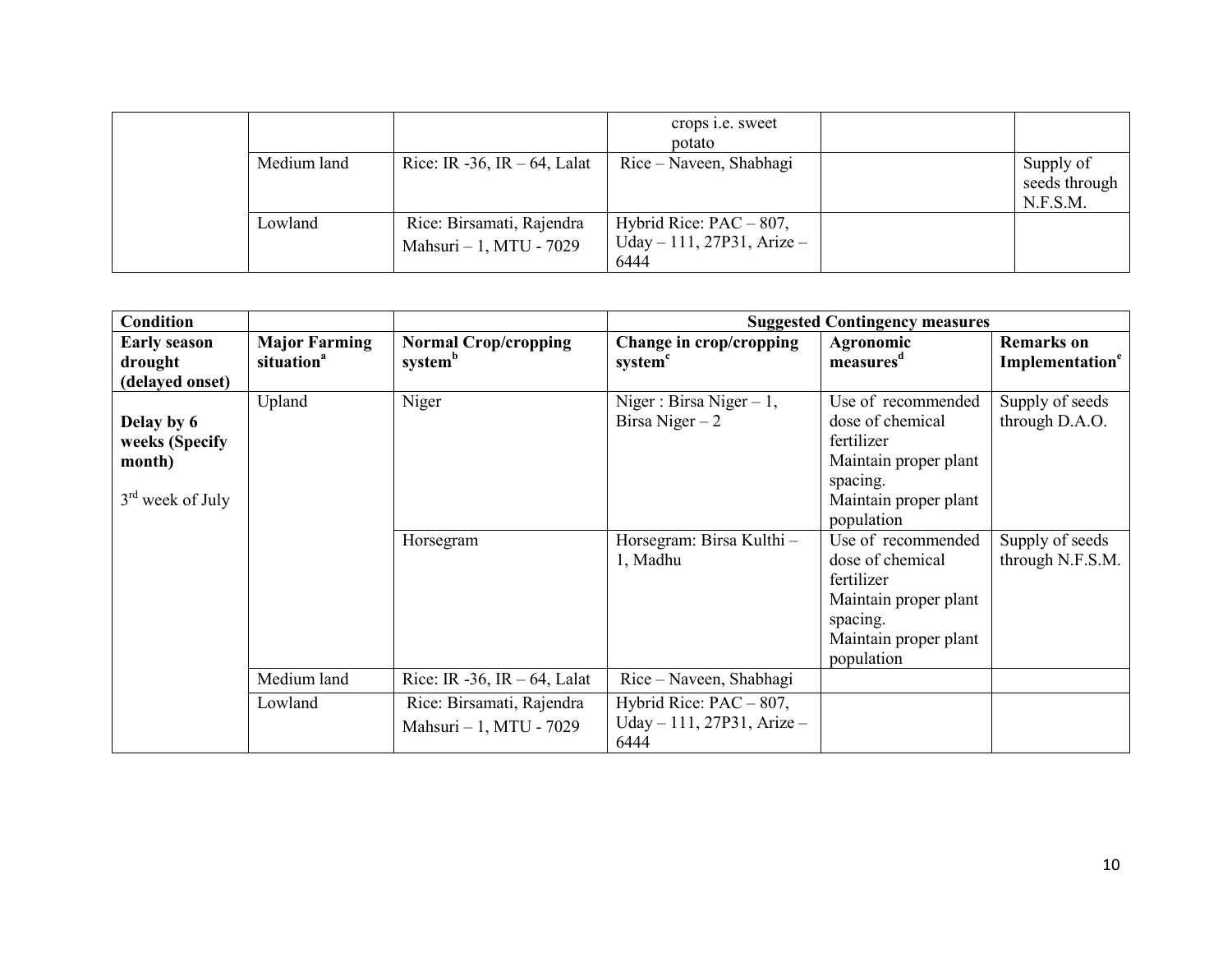| <b>Condition</b>                                                  |                                                |                                                    |                                                | <b>Suggested Contingency measures</b>                                                                                            |                                                                         |
|-------------------------------------------------------------------|------------------------------------------------|----------------------------------------------------|------------------------------------------------|----------------------------------------------------------------------------------------------------------------------------------|-------------------------------------------------------------------------|
| <b>Early season</b><br>drought<br>(delayed onset)                 | <b>Major Farming</b><br>situation <sup>a</sup> | <b>Normal Crop/cropping</b><br>system <sup>b</sup> | Change in crop/cropping<br>system <sup>c</sup> | Agronomic<br>measures <sup>d</sup>                                                                                               | <b>Remarks</b> on<br>Implementation <sup>e</sup>                        |
| Delay by 8<br>weeks (Specify<br>month)<br>$1st$ week of<br>August | Upland                                         | Niger                                              | Niger : Birsa Niger $-1$ ,<br>Birsa Niger $-2$ | Use of recommended<br>dose of chemical<br>fertilizer<br>Maintain proper plant<br>spacing<br>Maintain proper plant<br>population  | Supply of seeds<br>through D.A.O.<br>Supply of seeds<br>through N.F.S.M |
|                                                                   |                                                | Horsegram                                          | Horsegram: Birsa Kulthi -<br>1, Madhu          | Use of recommended<br>dose of chemical<br>fertilizer<br>Maintain proper plant<br>spacing.<br>Maintain proper plant<br>population |                                                                         |

| <b>Condition</b>                                                                                                                 |                                                |                                                                                                                                                           |                                                                                                                                                     | <b>Suggested Contingency measures</b>                                  |                                                                          |
|----------------------------------------------------------------------------------------------------------------------------------|------------------------------------------------|-----------------------------------------------------------------------------------------------------------------------------------------------------------|-----------------------------------------------------------------------------------------------------------------------------------------------------|------------------------------------------------------------------------|--------------------------------------------------------------------------|
| Early season<br>drought (Normal<br>onset)                                                                                        | <b>Major Farming</b><br>situation <sup>a</sup> | <b>Normal Crop/cropping</b><br>system <sup>b</sup>                                                                                                        | Crop management <sup>c</sup>                                                                                                                        | Soil nutrient &<br>moisture<br>conservation<br>measues                 | <b>Remarks</b> on<br>Implementation <sup>e</sup>                         |
| <b>Normal onset</b><br>followed by 15-<br>20 days dry spell<br>after sowing<br>leading to poor<br>germination/crop<br>stand etc. | Upland                                         | Pigeonpea + Maize/<br>Pigeonpea/<br>Maize/Rice/Blackgram<br>Pigeonpea: Birsa Arhar $-1$ ,<br>Bahar, local<br>Maize: Kanchan, Suwan<br>Composite -1, BVM-2 | Thinning and gap filling of<br>existing crop.<br>Resowing of crop<br>Rice: Vandana and<br>Sahbhagi, Uday 111/<br>Sesame: Kanke white and<br>Krishna | Soil mulching<br>Gap filling<br>Resowing<br><b>Conservation Furrow</b> | Supply of seeds<br>through D.A.O.<br>Supply of seeds<br>through N.F.S.M. |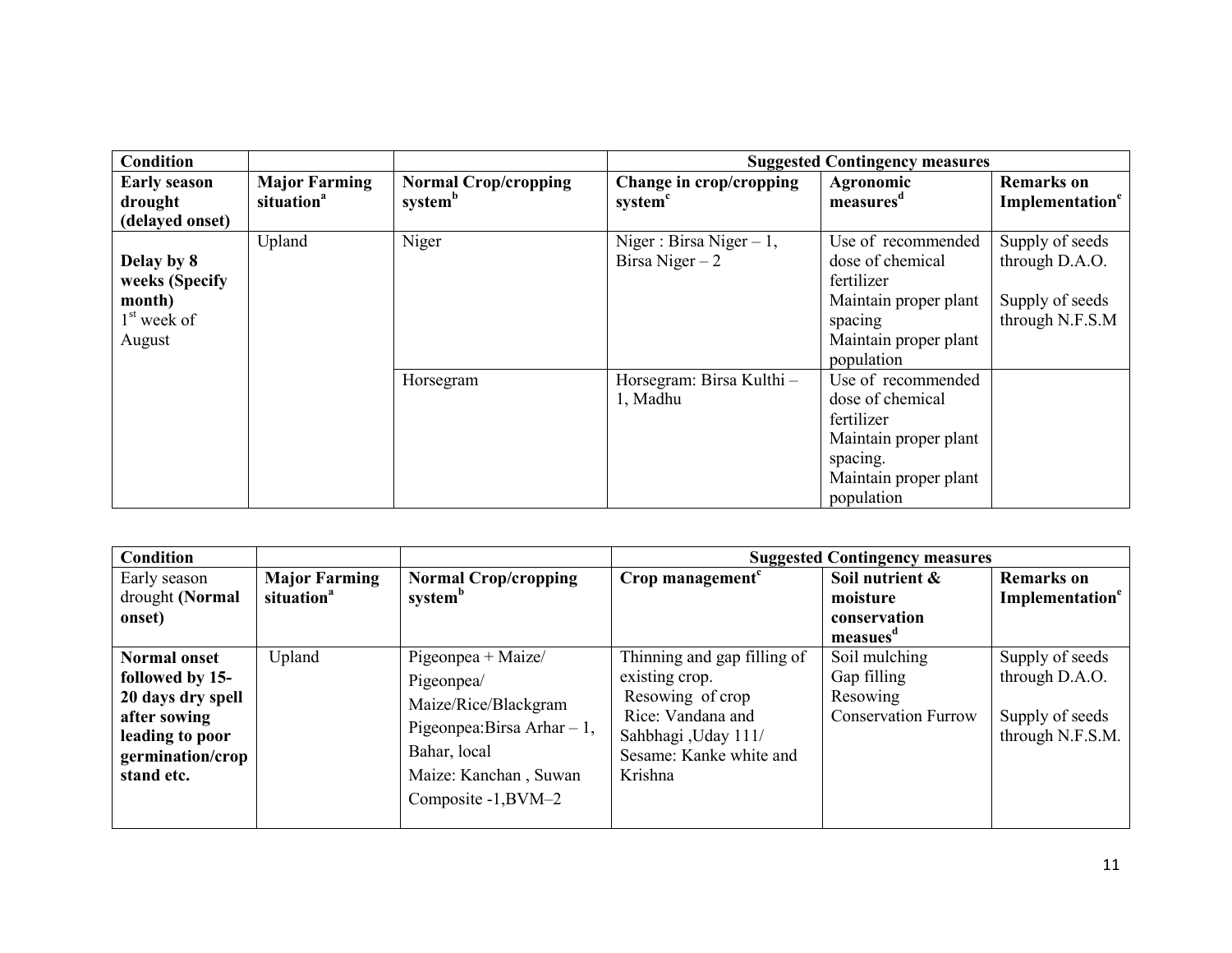|             | Rice: Vandna, $BVD - 109$<br>Blackgram: Urd - Birsa<br>$Urd - 1$ , T-9, Pant U - 19 |                                                          |  |
|-------------|-------------------------------------------------------------------------------------|----------------------------------------------------------|--|
| Medium land | Rice: IR -36, IR $-64$ , Lalat                                                      | Life saving irrigation<br>through pumps and<br>sprinkler |  |
| Lowland     | Rice: Birsamati, Rajendra<br>Mahsuri - 1                                            | Life saving irrigation<br>through Pumps                  |  |

| <b>Condition</b>                                                                                       |                                                |                                                                                             |                                                                                                                                                                                                                   | <b>Suggested Contingency measures</b>                                                                                                                                                                    |                                                  |
|--------------------------------------------------------------------------------------------------------|------------------------------------------------|---------------------------------------------------------------------------------------------|-------------------------------------------------------------------------------------------------------------------------------------------------------------------------------------------------------------------|----------------------------------------------------------------------------------------------------------------------------------------------------------------------------------------------------------|--------------------------------------------------|
| Mid season<br>drought (long<br>dry spell,<br>consecutive 2<br>weeks rainless<br>$(>2.5$ mm)<br>period) | <b>Major Farming</b><br>situation <sup>a</sup> | <b>Normal Crop/cropping</b><br>system <sup>b</sup>                                          | Crop management <sup>c</sup>                                                                                                                                                                                      | Soil nutrient &<br>moisture<br>conservation<br>measues <sup>a</sup>                                                                                                                                      | <b>Remarks</b> on<br>Implementation <sup>e</sup> |
| At vegetative<br>stage                                                                                 | Upland                                         | Maize + Pigeonpea /<br>Blackgram + Sesame/<br>Maize +Groundnut/<br>Cowpea/<br>Finger millet | Supply of life saving<br>irrigation<br>Weeding $cum - hoe$ ing to<br>break capillarity<br>Finger millet has better<br>drought tolerance capacity<br>(Area extension)<br>Weeding and weed<br>mulching of the field | Application of<br>compost to enhance<br>the water holding<br>capacity of soil.<br>Judicious application<br>of P for better<br>penetration of root<br>system<br>Weeding and weed<br>mulching of the field |                                                  |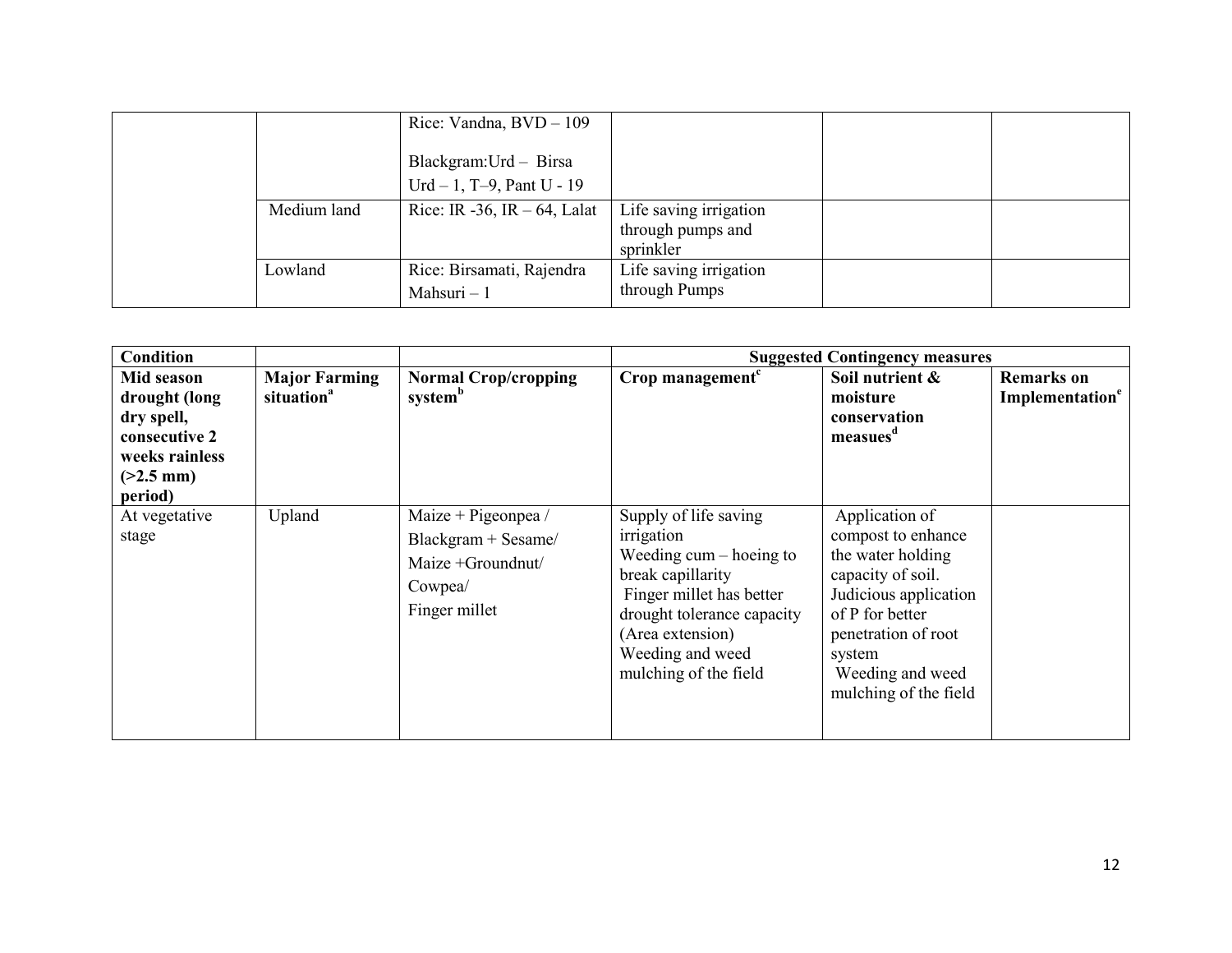| Medium land | Rice: IR $-36$ , IR $-64$                                       | Life saving irrigation<br>through pumps and<br>sprinkler | Application of<br>compost to enhance<br>the water holding<br>capacity of soil<br>Judicious application<br>of P for better<br>penetration of root<br>system | Supply of pumps<br>(Sprinkler) sets<br>under RKVY |
|-------------|-----------------------------------------------------------------|----------------------------------------------------------|------------------------------------------------------------------------------------------------------------------------------------------------------------|---------------------------------------------------|
| Lowland     | Rice hybrids: $PHB - 71$ ,<br>801, Arize 6444, Rupali,<br>Sonam | Life saving irrigation<br>through pumps                  |                                                                                                                                                            |                                                   |

| <b>Condition</b>                          |                                                |                                                                                                                                        |                                                                                                  | <b>Suggested Contingency measures</b>                               |                                                                     |
|-------------------------------------------|------------------------------------------------|----------------------------------------------------------------------------------------------------------------------------------------|--------------------------------------------------------------------------------------------------|---------------------------------------------------------------------|---------------------------------------------------------------------|
| Mid season<br>drought (long<br>dry spell) | <b>Major Farming</b><br>situation <sup>a</sup> | <b>Normal Crop/cropping</b><br>system <sup>b</sup>                                                                                     | Crop management <sup>c</sup>                                                                     | Soil nutrient &<br>moisture<br>conservation<br>measues <sup>d</sup> | <b>Remarks</b> on<br>Implementation <sup>e</sup>                    |
| At flowering/<br>fruiting stage           | Upland                                         | Maize + Pigeonpea/<br>$Maize + Blackgram/$<br>Pigeonpea + Sesame/<br>$Maize + Groundnut/$<br>$Pigeonpea + Groundnut/$<br>Finger millet | Life saving irrigation<br>through sprinkler system<br>$Weed - cum - hoeing$ and<br>weed mulching | Intercultivation (soil<br>mulching)<br><b>Conservation Furrow</b>   | Supply of seeds<br>trough D.A.O.<br>Supply seeds<br>trough N.F.S.M. |
|                                           | Medium land                                    | Rice: $IR - 36$ , $IR - 64$                                                                                                            | Life irrigation by lifting the<br>water from ponds/ wells                                        |                                                                     | Supply of<br>irrigation devices<br>under RKVY                       |
|                                           | Lowland                                        | Rice: Sonam, Rupali, Arize<br>$-6444,$ PHB $-71$                                                                                       | Life saving irrigation<br>through Pumps/Ponds/wells                                              |                                                                     |                                                                     |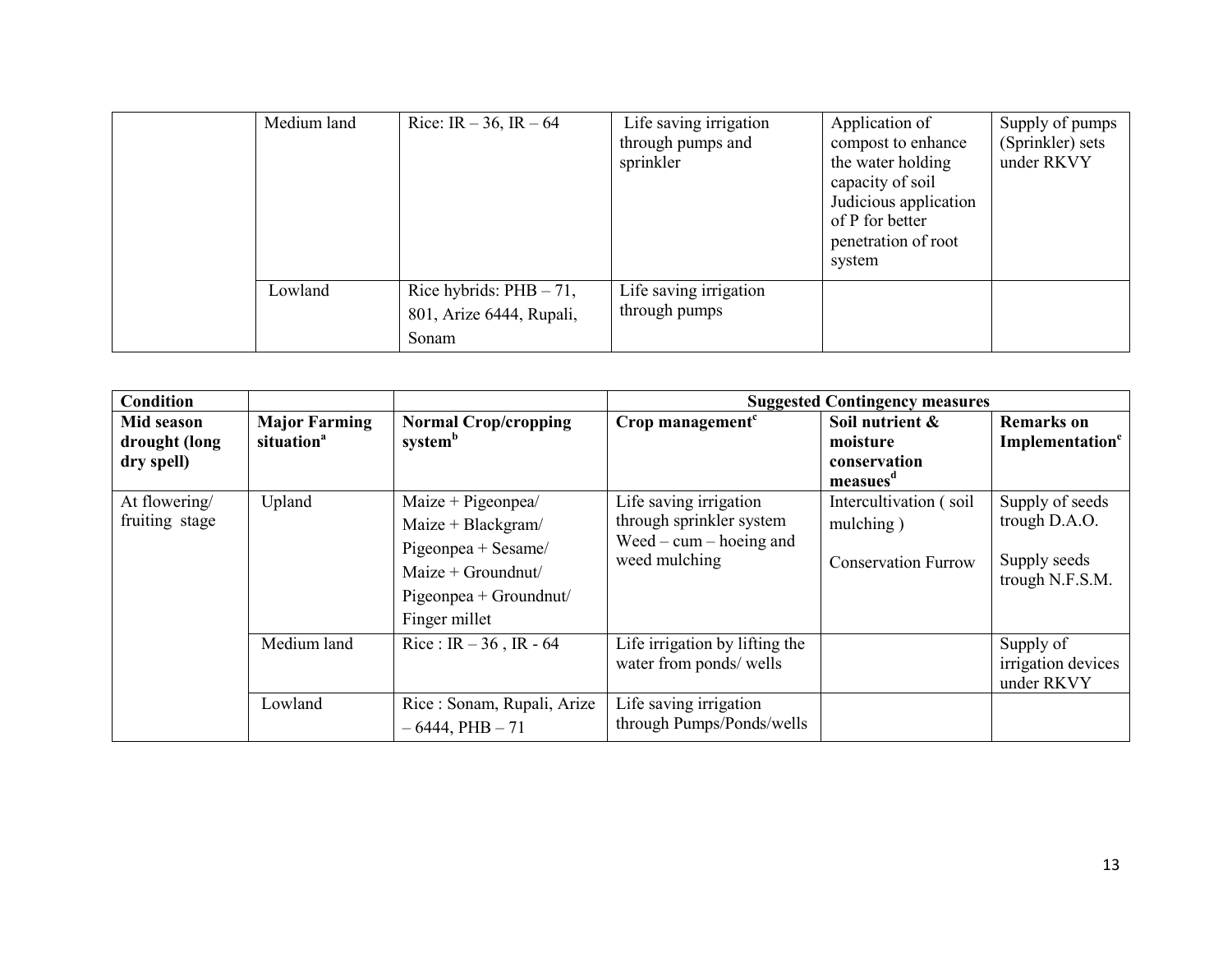| <b>Condition</b>                                                  |                                                |                                                                                            |                                                                                                                | <b>Suggested Contingency measures</b> |                                                   |
|-------------------------------------------------------------------|------------------------------------------------|--------------------------------------------------------------------------------------------|----------------------------------------------------------------------------------------------------------------|---------------------------------------|---------------------------------------------------|
| <b>Terminal</b><br>drought<br>(Early<br>withdrawal of<br>monsoon) | <b>Major Farming</b><br>situation <sup>a</sup> | <b>Normal Crop/cropping</b><br>system <sup>b</sup>                                         | Crop management <sup><math>c</math></sup>                                                                      | Rabi Crop planning <sup>a</sup>       | <b>Remarks</b> on<br>Implementation <sup>e</sup>  |
|                                                                   | Upland                                         | Maize + Pigeonpea /<br>Blackgram/Groundnut/<br>Cowpea/ Pigeonpea +<br>Sesame/Finger millet | Life saving irrigation<br>Harvesting of pods of<br>Cowpea and Blackgram for<br>vegetable purpose and<br>fodder | Niger, Mustard,<br>Chickpea, Linseed  | Supply of Pumps<br>(Sprinkler) sets<br>under RKVY |
|                                                                   | Medium land                                    | Rice                                                                                       | Supply of life saving<br>irrigation<br>Lifting the water from<br>ponds and wells                               |                                       |                                                   |
|                                                                   | Lowland                                        | Long duration rice varieties<br>and hybrids.                                               | Life saving irrigation<br>Crop protection measures                                                             |                                       | Ponds/wells<br>under MNREGS<br>and RKVY           |

## 2.1.2 Drought - Irrigated situation

| <b>Condition</b>  |                                                |                                                    | <b>Suggested Contingency measures</b>          |                        |                                                  |
|-------------------|------------------------------------------------|----------------------------------------------------|------------------------------------------------|------------------------|--------------------------------------------------|
|                   | <b>Major Farming</b><br>situation <sup>1</sup> | <b>Normal Crop/cropping</b><br>system <sup>g</sup> | Change in crop/cropping<br>system <sup>n</sup> | Agronomic<br>measures' | <b>Remarks</b> on<br>Implementation <sup>J</sup> |
| Delayed release   | Upland                                         | Rice (Rainfed condition)                           | Maize                                          | Effective use of       | Supply of seeds                                  |
| of water in       |                                                |                                                    |                                                | irrigation through     | through D.A.O.                                   |
| canals due to low |                                                |                                                    |                                                | sprinkler              |                                                  |
| rainfall          |                                                |                                                    |                                                |                        | Supply of seeds                                  |
|                   |                                                |                                                    |                                                |                        | thhrough                                         |
|                   |                                                |                                                    |                                                |                        | N.F.S.M.                                         |
|                   |                                                |                                                    | Vegetable                                      | Limited irrigation     |                                                  |
|                   |                                                |                                                    | Aerobic rice                                   |                        |                                                  |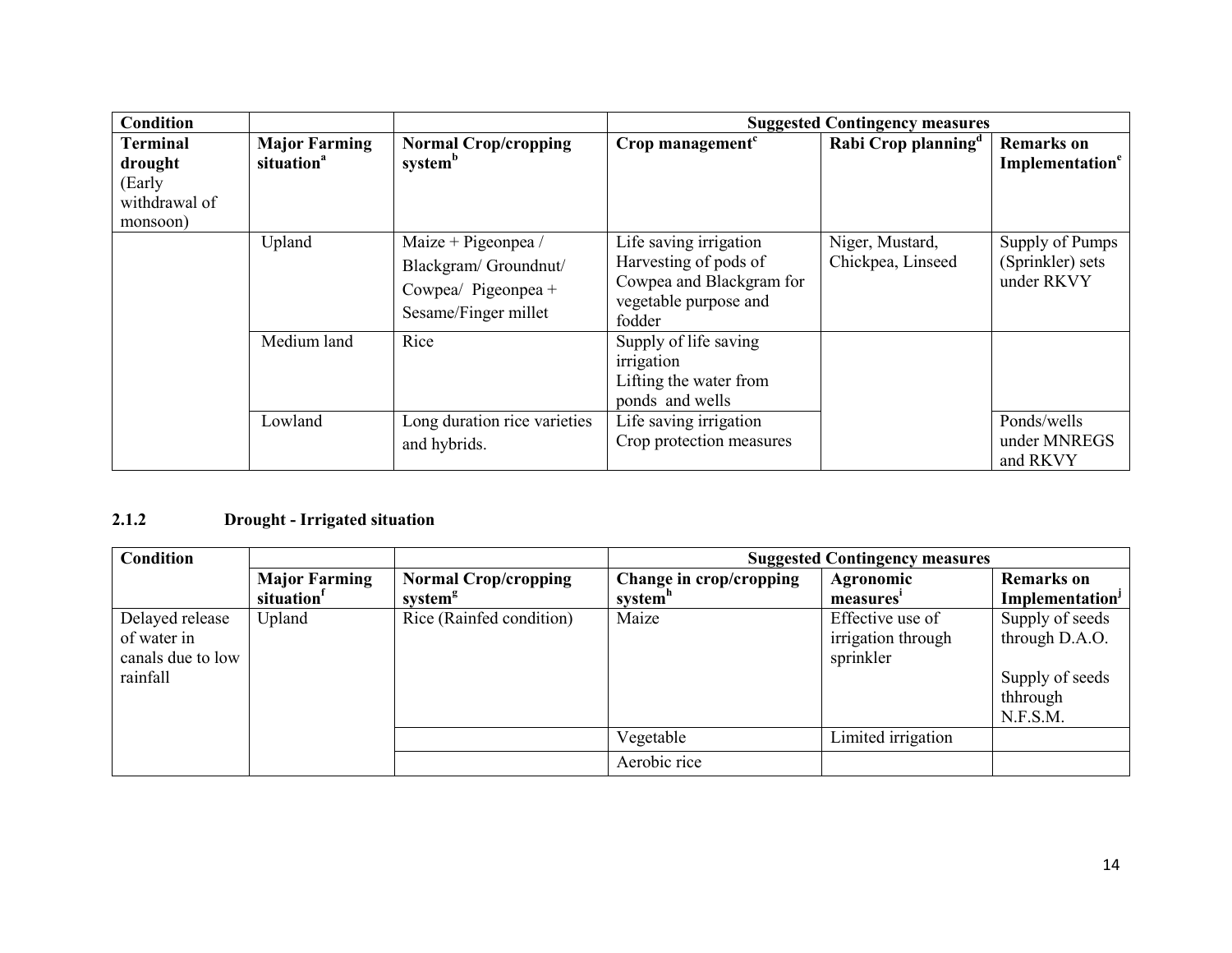| <b>Condition</b>  |                                                | <b>Suggested Contingency measures</b>              |                                    |                              |                                           |  |
|-------------------|------------------------------------------------|----------------------------------------------------|------------------------------------|------------------------------|-------------------------------------------|--|
|                   | <b>Major Farming</b><br>situation <sup>1</sup> | <b>Normal Crop/cropping</b><br>system <sup>g</sup> | Change in crop/cropping<br>system" | <b>Agronomic</b><br>measures | Remarks on<br>Implementation <sup>J</sup> |  |
| Limited release   |                                                |                                                    |                                    |                              |                                           |  |
| of water in       |                                                | Not applicable                                     |                                    |                              |                                           |  |
| canals due to low |                                                |                                                    |                                    |                              |                                           |  |
| rainfall          |                                                |                                                    |                                    |                              |                                           |  |

| Condition       |                                                | <b>Suggested Contingency measures</b>              |                                                |                        |                                     |
|-----------------|------------------------------------------------|----------------------------------------------------|------------------------------------------------|------------------------|-------------------------------------|
|                 | <b>Major Farming</b><br>situation <sup>1</sup> | <b>Normal Crop/cropping</b><br>system <sup>g</sup> | Change in crop/cropping<br>system <sup>n</sup> | Agronomic<br>measures' | <b>Remarks</b> on<br>Implementation |
| Non release of  |                                                |                                                    |                                                |                        |                                     |
| water in canals |                                                |                                                    | Not applicable                                 |                        |                                     |
| under delayed   |                                                |                                                    |                                                |                        |                                     |
| onset of        |                                                |                                                    |                                                |                        |                                     |
| monsoon in      |                                                |                                                    |                                                |                        |                                     |
| catchment       |                                                |                                                    |                                                |                        |                                     |

| Condition                                                                            |                                                | <b>Suggested Contingency measures</b>              |                                                |                        |                                                  |
|--------------------------------------------------------------------------------------|------------------------------------------------|----------------------------------------------------|------------------------------------------------|------------------------|--------------------------------------------------|
|                                                                                      | <b>Major Farming</b><br>situation <sup>1</sup> | <b>Normal Crop/cropping</b><br>system <sup>g</sup> | Change in crop/cropping<br>system <sup>n</sup> | Agronomic<br>measures' | <b>Remarks</b> on<br>Implementation <sup>J</sup> |
| Lack of inflows<br>into tanks due to<br>insufficient<br>/Delayed onset<br>of monsoon |                                                |                                                    | Not applicable                                 |                        |                                                  |

| <b>Condition</b> |                      |                             | <b>Suggested Contingency measures</b> |           |                   |
|------------------|----------------------|-----------------------------|---------------------------------------|-----------|-------------------|
|                  | <b>Major Farming</b> | <b>Normal Crop/cropping</b> | hange in crop/cropping                | Agronomic | <b>Remarks</b> on |
|                  | situation            | system <sup>-</sup>         | system                                | measures  | Implementation'   |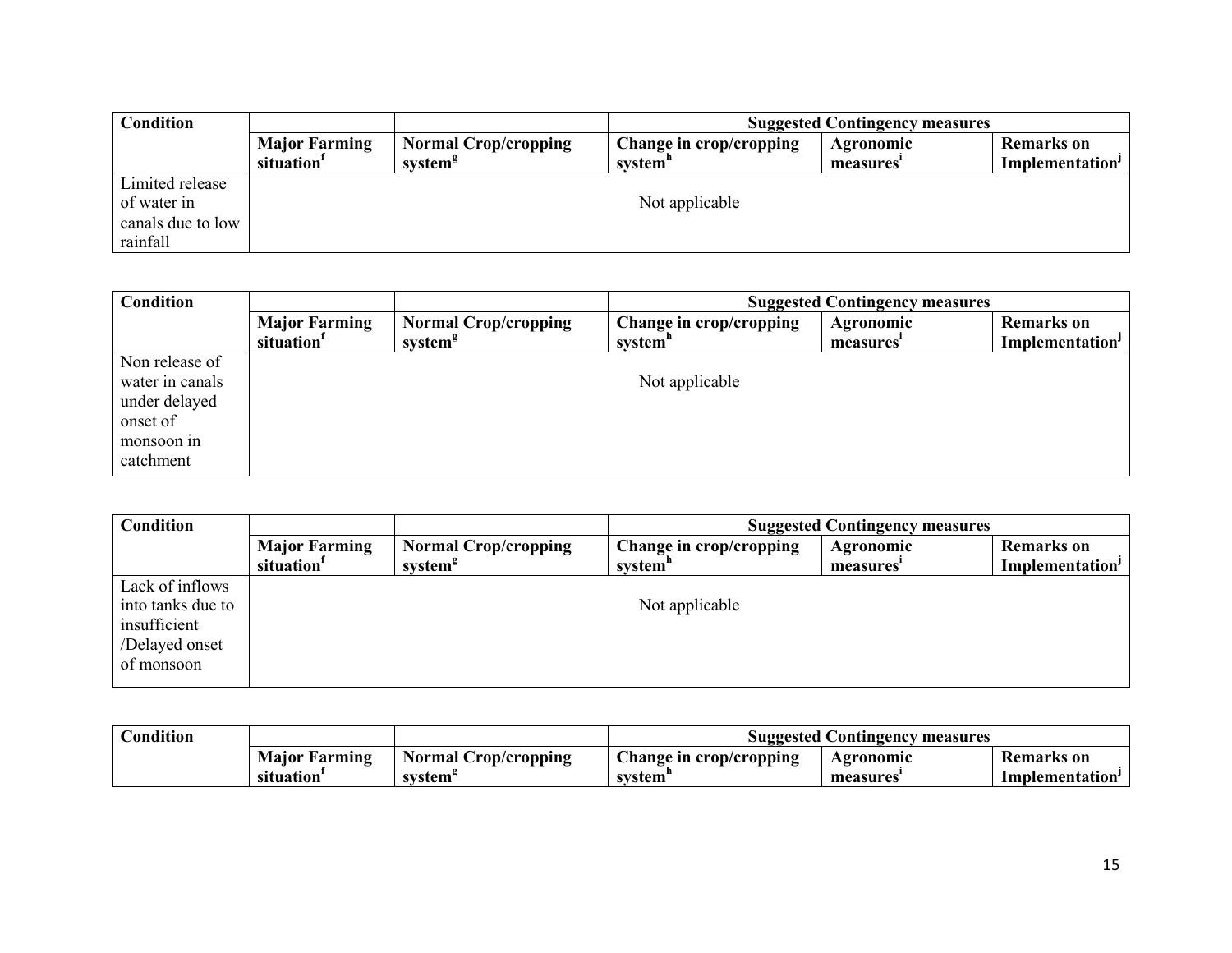| Condition                                                      |                                                | <b>Suggested Contingency measures</b>              |                                    |                        |                                                  |
|----------------------------------------------------------------|------------------------------------------------|----------------------------------------------------|------------------------------------|------------------------|--------------------------------------------------|
|                                                                | <b>Major Farming</b><br>situation <sup>1</sup> | <b>Normal Crop/cropping</b><br>system <sup>g</sup> | Change in crop/cropping<br>system" | Agronomic<br>measures' | <b>Remarks</b> on<br>Implementation <sup>J</sup> |
| Insufficient<br>groundwater<br>recharge due to<br>low rainfall |                                                |                                                    | Not applicable                     |                        |                                                  |

#### 2.2 Unusual rains (untimely, unseasonal etc) (for both rainfed and irrigated situations)

| <b>Condition</b>                                                     |                               |                  | <b>Suggested contingency measure</b> |                                                  |
|----------------------------------------------------------------------|-------------------------------|------------------|--------------------------------------|--------------------------------------------------|
| Continuous high rainfall in a short span<br>leading to water logging | Vegetative stage <sup>k</sup> | Flowering stage  | Crop maturity stage $m$              | Post harvest <sup>n</sup>                        |
| Pigeonpea + Maize                                                    | Provide drainage              | Provide drainage | Rain water harvesting                | Safe storage against storage pest<br>and disease |
| Pigeonpea+ Sorghum                                                   | Provide drainage              | Provide drainage | Harvest for vegetable<br>purpose     | Safe storage against storage pest<br>and disease |
| $Pigeonpea + Okra$                                                   | Provide drainage              | Provide drainage |                                      | Safe storage against storage pest<br>and disease |
| Horticulture                                                         |                               | -                |                                      |                                                  |
| Heavy rainfall with high speed winds in a<br>short span <sup>2</sup> | $\overline{\phantom{0}}$      |                  |                                      |                                                  |
| Horticulture                                                         | -                             | $\blacksquare$   |                                      |                                                  |
| Outbreak of pests and diseases due to<br>unseasonal rains            | ۰                             | -                |                                      |                                                  |
| <b>Horticulture</b>                                                  |                               | -                |                                      |                                                  |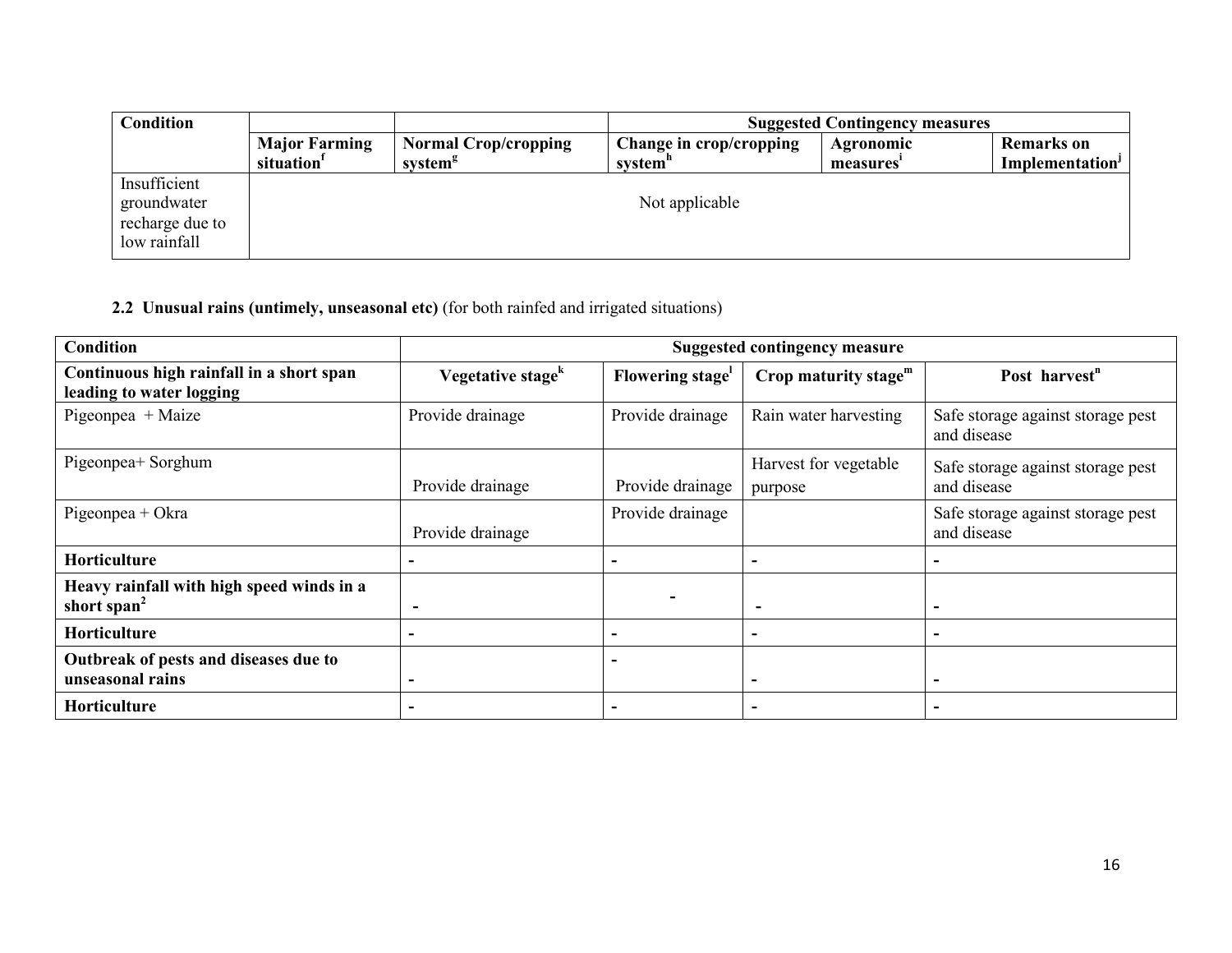## 2.3 Floods

| <b>Condition</b>                                                   | Suggested contingency measure <sup>o</sup> |                         |                           |            |  |  |
|--------------------------------------------------------------------|--------------------------------------------|-------------------------|---------------------------|------------|--|--|
| Transient water logging/<br>partial inundation <sup>1</sup>        | Seedling / nursery stage                   | <b>Vegetative stage</b> | <b>Reproductive stage</b> | At harvest |  |  |
| Horticulture                                                       |                                            |                         |                           |            |  |  |
| <b>Continuous submergence</b><br>for more than 2 days <sup>2</sup> |                                            |                         |                           |            |  |  |
| Horticulture                                                       |                                            |                         |                           |            |  |  |
| Sea water intrusion <sup>3</sup>                                   |                                            |                         |                           |            |  |  |

# 2.4 Extreme events: Heat wave / Cold wave/Frost/ Hailstorm /Cyclone

| <b>Extreme event type</b>     |                          |                                      | Suggested contingency measure <sup>r</sup>                                        |                                                     |
|-------------------------------|--------------------------|--------------------------------------|-----------------------------------------------------------------------------------|-----------------------------------------------------|
|                               | Seedling / nursery stage | <b>Vegetative stage</b>              | <b>Reproductive stage</b>                                                         | At harvest                                          |
| <b>Heat Wave</b> <sup>p</sup> | N. A.                    | Provide irrigation                   | Provide irrigation                                                                | Short duration variety<br>of Wheat $(HW -$<br>1166) |
| Wheat                         |                          | Intercultural operation              | Intercultural operation                                                           | Short duration<br>chickpea $(KAK - 2)$              |
| Chickpea                      |                          | 3. Top dressing of "N"               | 3. Top dressing of "N"                                                            | Short duration lentil                               |
| Lentil                        |                          | 4. Timely sowing                     | 4. Timely sowing                                                                  |                                                     |
| <b>Horticulture</b>           |                          |                                      |                                                                                   |                                                     |
| Cold wave <sup>q</sup>        |                          |                                      |                                                                                   |                                                     |
| Pigeonpea                     |                          | Spray of fungicide and<br><b>IPM</b> | Before initiation of flower use of IPM<br>which include fungicide $+$ insecticide |                                                     |
| Chickpea                      |                          | Spray of fungicide and<br><b>IPM</b> | Watering of plant                                                                 |                                                     |
| Mustard                       |                          | Spray of fungicide and<br><b>IPM</b> | Smoking at 3 to 4 am in the morning                                               |                                                     |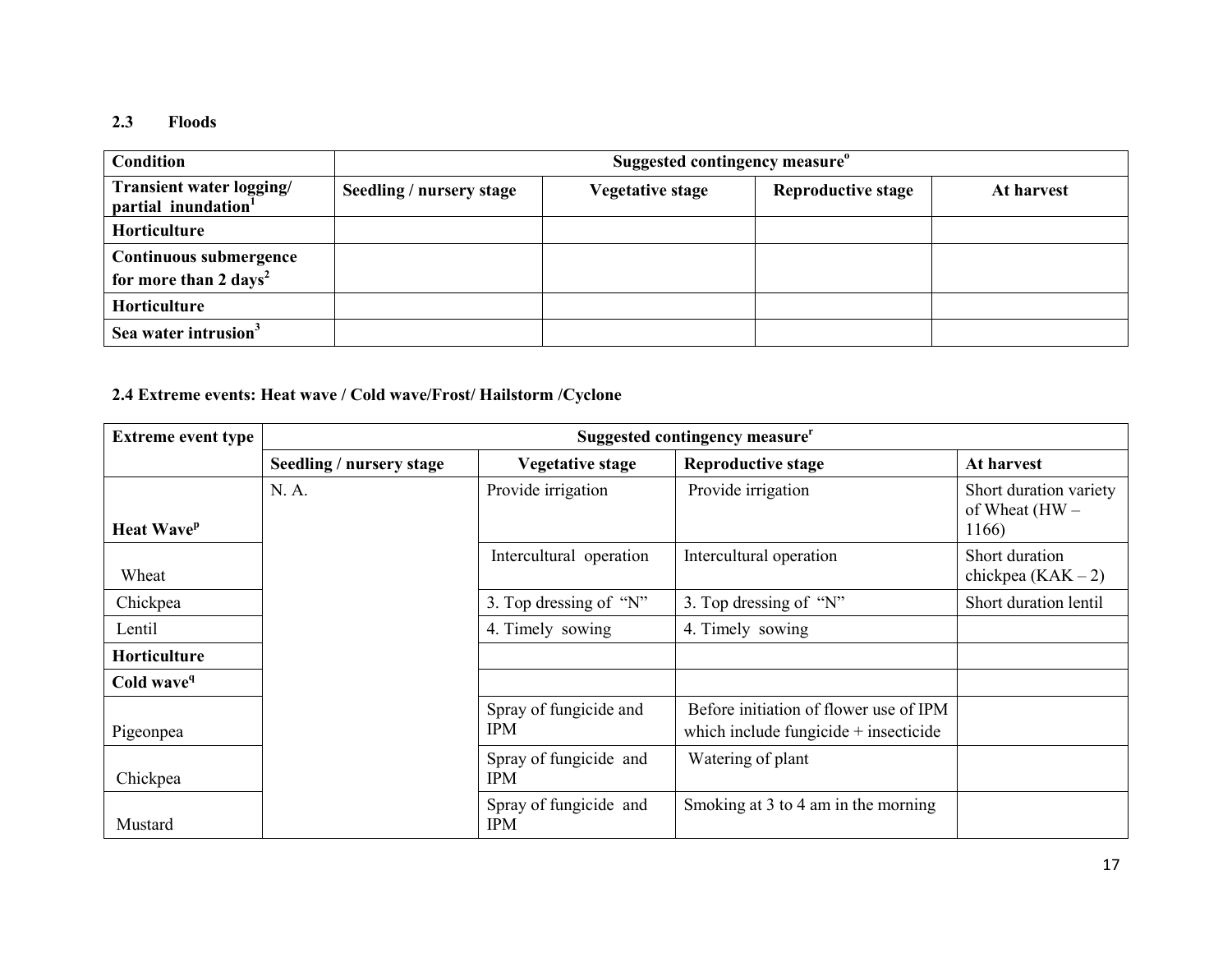| Horticulture |
|--------------|
| Frost        |
| Horticulture |
| Hailstorm    |
| Horticulture |
| Cyclone      |
| Horticulture |

#### 2.5Contingent strategies for Livestock, Poultry & Fisheries

#### 2.5.1 Livestock

|                                    | <b>Suggested contingency measures</b>                                                                                                                                                                                                                                                                                                                                                                                                   |                                                                                                                                                                                                                                                                                                                                                                                                                                                                                                                                                                                                                                                                                                                                           |                                                                                                                                                                                                                                                                                                                                                                                               |
|------------------------------------|-----------------------------------------------------------------------------------------------------------------------------------------------------------------------------------------------------------------------------------------------------------------------------------------------------------------------------------------------------------------------------------------------------------------------------------------|-------------------------------------------------------------------------------------------------------------------------------------------------------------------------------------------------------------------------------------------------------------------------------------------------------------------------------------------------------------------------------------------------------------------------------------------------------------------------------------------------------------------------------------------------------------------------------------------------------------------------------------------------------------------------------------------------------------------------------------------|-----------------------------------------------------------------------------------------------------------------------------------------------------------------------------------------------------------------------------------------------------------------------------------------------------------------------------------------------------------------------------------------------|
|                                    | <b>Before the event</b>                                                                                                                                                                                                                                                                                                                                                                                                                 | During the event                                                                                                                                                                                                                                                                                                                                                                                                                                                                                                                                                                                                                                                                                                                          | After the event                                                                                                                                                                                                                                                                                                                                                                               |
| <b>Drought</b>                     |                                                                                                                                                                                                                                                                                                                                                                                                                                         |                                                                                                                                                                                                                                                                                                                                                                                                                                                                                                                                                                                                                                                                                                                                           |                                                                                                                                                                                                                                                                                                                                                                                               |
| Feed and<br>Fodder<br>availability | 1. Reserve feed/ fodder bank at<br>community level<br>Each district should have reserves<br>(feeding 5000 ACU maintenance<br>ration for about 1-3 weeks period) of<br>the following at any point of the year<br>for mobilization to the needy areas.<br>Checking of feed availability may be<br>at $3$<br>months interval,<br>made<br>particularly before onset of summer.<br>Rice/ wheat straw: $250t$<br>Urea molasses mineral bricks | Harvest and use all the failed crop (Maize, Rice,<br>Wheat, Horse gram etc) material as fodder.<br>Harvest the top fodder (Neem, Subabul, Acasia, Pipol,<br>Gular, Sessame, Sal, Jamun, Mango, Jackfruit,<br>Bamboo etc) and unconventional feeds resources like<br>banana plants, babool pods, Mahua seed cake etc for<br>use as feed/ fodder for livestock (LS). Fallen leaves<br>from forest may also be used as fodder.<br>Aquatic plants like lotus, water hyacinth, duckweed<br>may be fed to livestock mixing with straw.<br>During drought, sorghum may accumulate HCN,<br>which is toxic to livestock. Care may be taken in<br>feeding of stunted grown Sorghum fodder.<br>Available feed and fodder should be collected<br>from | Short duration fodder crops of<br>Sorghum / Bajra / Maize (UP<br>Chari, Pusa Chari, HC-136, HD-<br>2/Rajkoo, Gaint Bajra, L-74, K-<br>6677, Ananand / African tall,<br>Kissan<br>Moti,<br>composite,<br>Manjari, BI-7)<br>and cowpea<br>should be sown in unsown and<br>crop failed areas. Cultivation of<br>Jowar/Cowpea/<br>Maize<br>in<br>September-October.<br>Rapeseed, mustard, Chinese |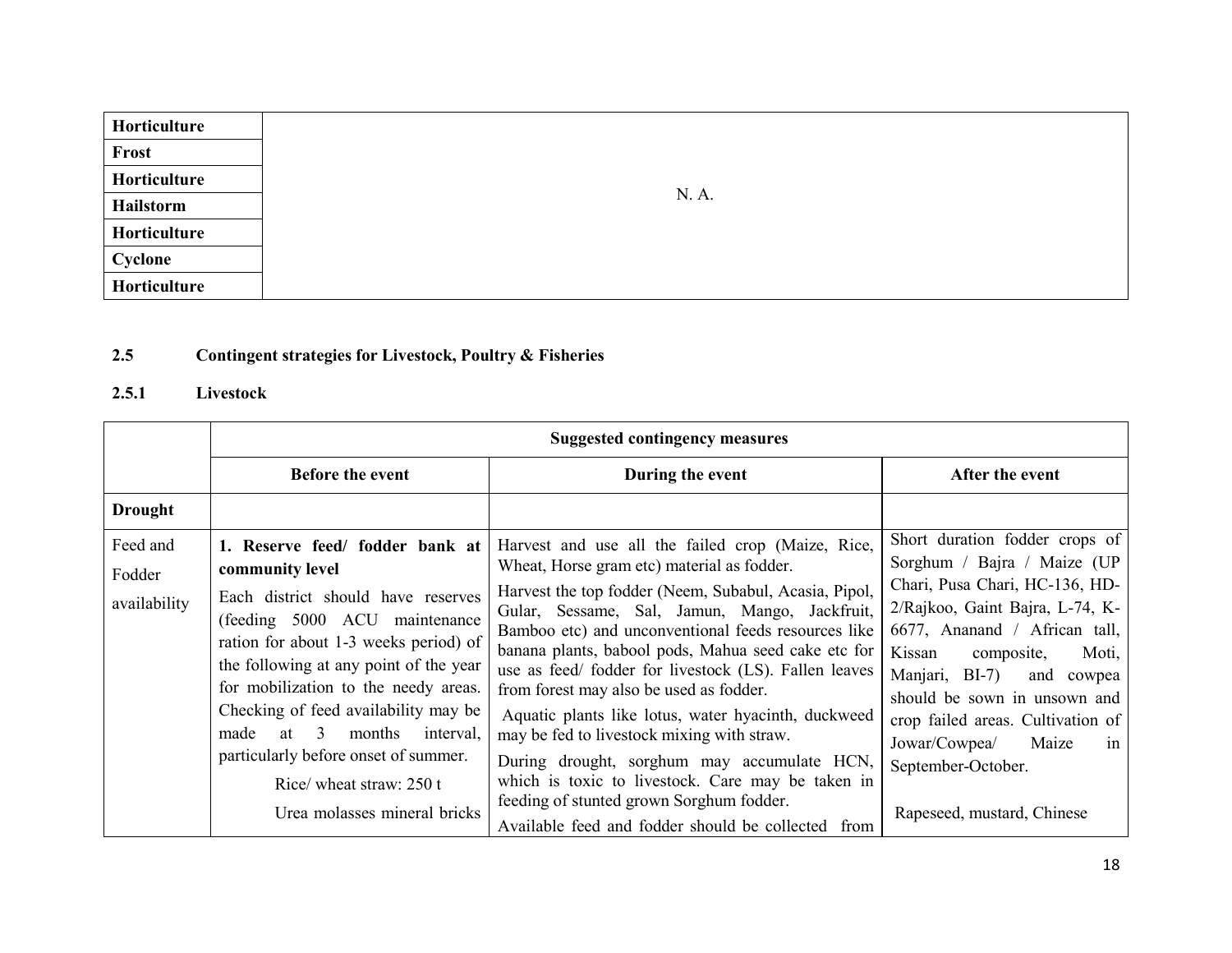| (UMMB): and complete feed<br>block (CFB) 50-100 t                                                                                                                                                                                                                                                                                                                                                                                                                                                          | CPRs/ forest and stall fed in order to reduce the<br>energy requirements of the animals                                                                                                                                                                                                                                                                                                                                                                                                                                                                                                                                                                                                                                                  | cabbage etc and maize may be<br>grown as fodder where feasible.<br>These crops will be harvested in                                                                                                                                                                                                                                                                                    |
|------------------------------------------------------------------------------------------------------------------------------------------------------------------------------------------------------------------------------------------------------------------------------------------------------------------------------------------------------------------------------------------------------------------------------------------------------------------------------------------------------------|------------------------------------------------------------------------------------------------------------------------------------------------------------------------------------------------------------------------------------------------------------------------------------------------------------------------------------------------------------------------------------------------------------------------------------------------------------------------------------------------------------------------------------------------------------------------------------------------------------------------------------------------------------------------------------------------------------------------------------------|----------------------------------------------------------------------------------------------------------------------------------------------------------------------------------------------------------------------------------------------------------------------------------------------------------------------------------------------------------------------------------------|
| Dried grass collected from<br>forest: 20-25 t                                                                                                                                                                                                                                                                                                                                                                                                                                                              | Mild drought: Hay/straw should be transported to<br>the needy areas                                                                                                                                                                                                                                                                                                                                                                                                                                                                                                                                                                                                                                                                      | November to facilitate the<br>sowing of wheat, pulses etc.                                                                                                                                                                                                                                                                                                                             |
| Concentrates: 20-50 t<br>Minerals<br>and<br>vitamin<br>supplements mixture: $1-5$ t                                                                                                                                                                                                                                                                                                                                                                                                                        | Moderate drought: Hay/ straw and vitamin &<br>minerals mixture should be transported to the needy<br>areas<br>Severe drought: UMMB, hay, concentrates and                                                                                                                                                                                                                                                                                                                                                                                                                                                                                                                                                                                | Under irrigated conditions<br>sowing of barseem with Chinese<br>cabbage in last week of<br>September may be taken up for                                                                                                                                                                                                                                                               |
| 2. Preparation and storage of straw<br>and dried grass/ grass hay/ fallen<br>leaves at household level                                                                                                                                                                                                                                                                                                                                                                                                     | vitamin & mineral mixture should be transported to<br>the needy areas. All the hay should be enriched with<br>2% Urea molasses solution or 1% common salt<br>solution and fed to LS. In acute drought affected areas,                                                                                                                                                                                                                                                                                                                                                                                                                                                                                                                    | early availability of green fodder.<br>Oats may be grown in October as<br>multi cut fodder to ensure the<br>fodder availability for longer                                                                                                                                                                                                                                             |
| Preserve the fodder in the form of hay<br>from Berseem, cowpea, oat &<br>other grasses.<br>Large farmers may prepare silage<br>from<br>(a Maize-harvesting at dough stage.<br>(b) Jowar - at flowering stage.<br>$(c)$ Oat<br>(d) Hybrid Napier $-40-45$ day old.<br>(e) Water hycianth mixing with<br>Paddy straw in ratio of 4:1 with<br>70 kg molasses /ton of clean<br>water hyacinth.<br>Bales of hay and other dry fodder<br>should be stored and covered with<br>asbestos sheet or polythene sheet. | animal camp may be organized along nearby canals or<br>water sources. Farmers along with canal may be<br>persuaded to cultivate fodder crops (where canal<br>exists).<br>Herd should be split and supplementation should be<br>given only to the highly productive and breeding<br>animals (pregnant and lactating animals). Due to<br>prolonged under-feeding, there is a chance of abortion<br>in pregnant animals and lactating cows may show the<br>symptoms of hypoglycemia. Comparatively good<br>quality feed may be offered to milch and pregnant<br>animals. Dry and non-productive animals may be<br>reared on dry roughages sprayed with 10% molasses<br>or crude jaggery solution and 2% urea for<br>maintenance of animals. | period.<br>Concentrates supplementation<br>should be provided to all<br>lactating indigenous, crossbred<br>and buffaloes<br>In highly affected areas, where<br>animals have died, soft loan<br>or subsidy may be given for<br>purchase of dairy animals.<br>Backyard poultry, pig, goat<br>may be distributed among<br>resource poor farmers for<br>immediate<br>income<br>generation. |
| 3, Creation of permanent fodder<br>seed banks in all drought prone<br>areas.                                                                                                                                                                                                                                                                                                                                                                                                                               | Available kitchen waste should be mixed with dry<br>fodder while feeding.<br>Livestock should be kept in shelter or under shed<br>during daytime. In case of hot weather condition,<br>grazing may be done in morning and afternoon.                                                                                                                                                                                                                                                                                                                                                                                                                                                                                                     |                                                                                                                                                                                                                                                                                                                                                                                        |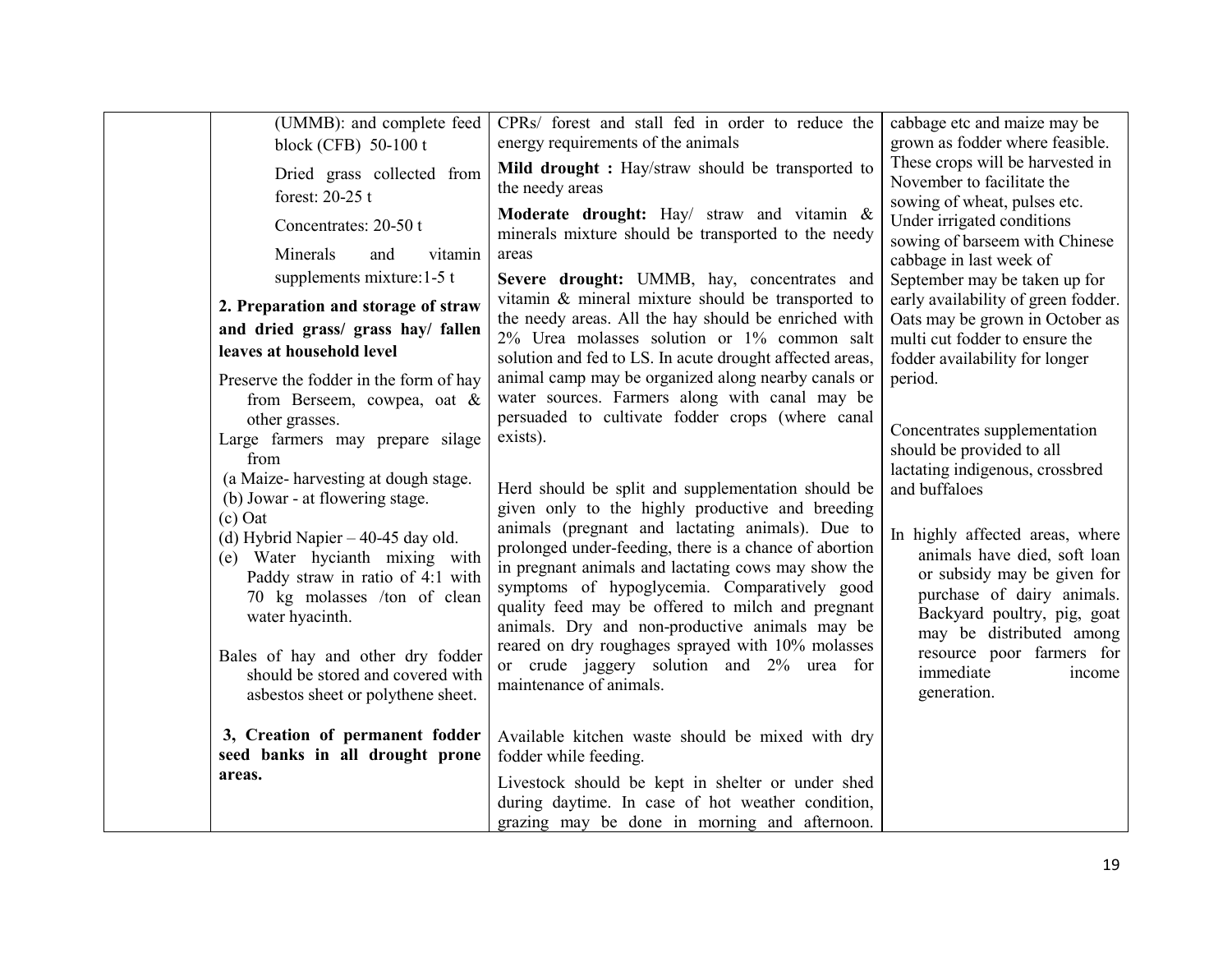| 2. Establishment of silvi-pastoral     | Livestock should not be traveled long distance for                                                           |
|----------------------------------------|--------------------------------------------------------------------------------------------------------------|
| system and cultivation of fodder       | grazing to save energy and drinking water intake.                                                            |
| tress                                  | Animals should not be watered immediately after<br>return from grazing.                                      |
| Establishment of silvi-pastoral system |                                                                                                              |
| in CPRs with Stylosanthus hamata       | Washing of animals may be done at least twice a day.                                                         |
| and Cenchrus ciliaris as grass with    |                                                                                                              |
| Leucaena leucocephala as tree          | 40-50 g of salt and 30-40 g mineral mixture per adult                                                        |
| component. Fodder trees may be         | animal and 10-20 g for small ruminants and calves to                                                         |
| planted around the house, wasteland    | be provided daily through feed to reduce the                                                                 |
| Recently,<br>Chaya<br>etc.<br>tree     | imbalances of minerals.                                                                                      |
| (Cnidoacolus aconitifolius) has been   |                                                                                                              |
| introduced in IGFRI, Jhansi which      | Livestock may be provided with drinking water from                                                           |
| has high protein value, may be         | wells, hand pumps or from pond. In case of bad water<br>quality, bleaching powder or chlorine or lime may be |
| introduced in drought prone regions.   | applied to water.                                                                                            |
| 3. Management of CPRs                  |                                                                                                              |
| Top dressing of $N$ in 2-3 split doses | Arrangements should be made for mobilization of                                                              |
| $@$ 20-25 kg N/ha in CPRs with the     | small ruminants across the districts where no drought                                                        |
| monsoon pattern for higher biomass     | exits                                                                                                        |
| production                             | Unproductive livestock should to be culled during<br>severe drought                                          |
| 4. Short duration and low water        |                                                                                                              |
| requiring fodder cultivation           | Create transportation and marketing facilities for the<br>culled and unproductive animals (10000-20000       |
| Increase area under short duration     | animals)                                                                                                     |
| fodder<br>crops<br>of                  | Subsidized loans (5-10 crores) should be provided to                                                         |
| sorghum/bajra/maize(UP chari, MP       | the livestock keepers.                                                                                       |
| chari, HC-136, HD-2,<br><b>GAINT</b>   |                                                                                                              |
| $L-74$ ,<br>BAJRA,<br>K-677,           |                                                                                                              |
| Ananad/African<br>Tall.<br>Kisan       |                                                                                                              |
| composite, Moti) and cowpea.           |                                                                                                              |
| 5. Feeing management                   |                                                                                                              |
| Chopping of fodder should be made      |                                                                                                              |
|                                        |                                                                                                              |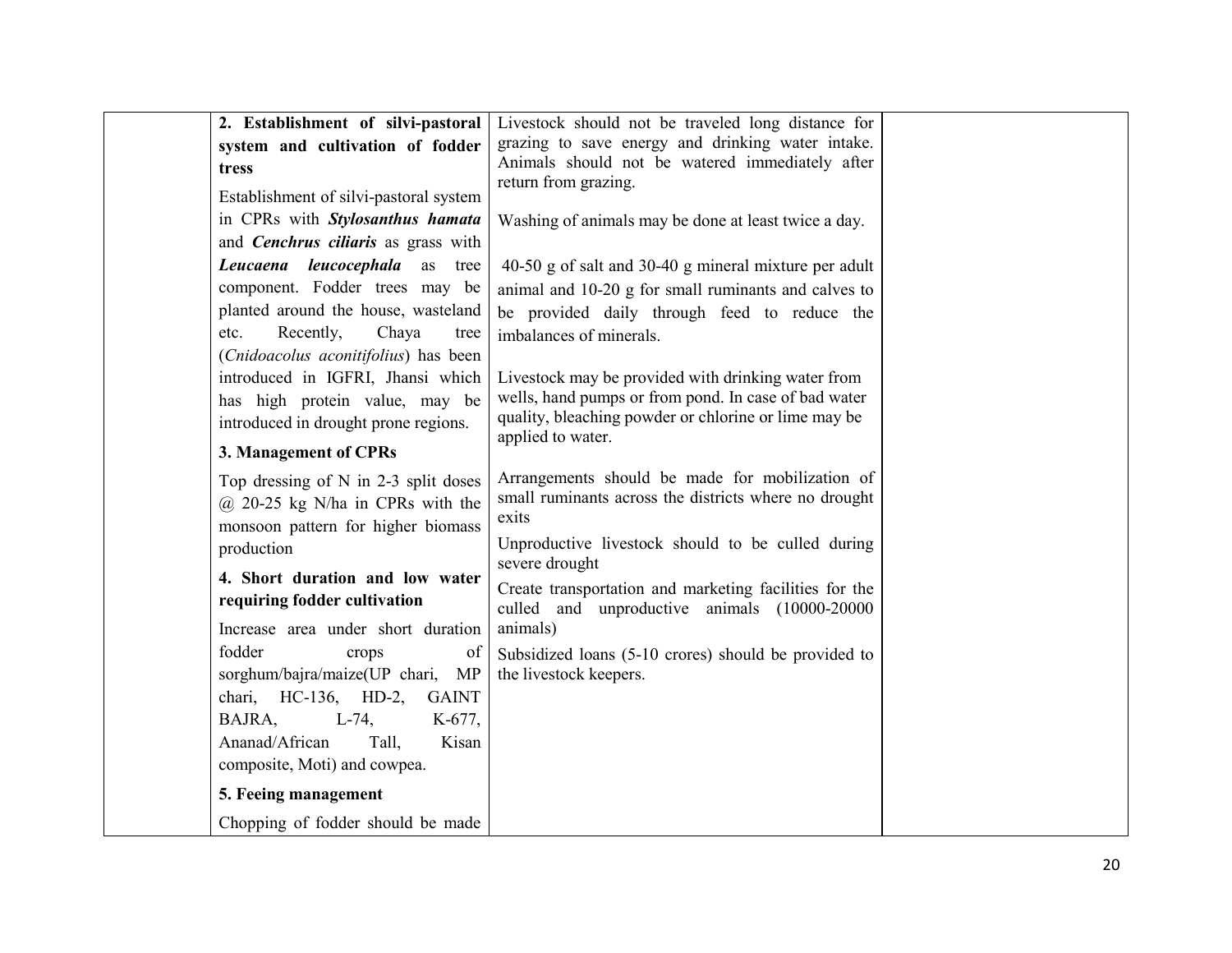| as mandatory in every village through<br>supply and establishment of good<br>quality crop cutters.                                                                                 |  |
|------------------------------------------------------------------------------------------------------------------------------------------------------------------------------------|--|
| Establishment of backyard production<br>of Azolla for feeding dairy animals.                                                                                                       |  |
| Establishment<br>$\circ$ of<br>back<br>yard<br>cultivation of para grass/ hybrid<br>Napier with drain water from bath<br>room/washing area                                         |  |
| Avoid feed wastage by offering<br>chaffed fodder and less quantity feed<br>for 4 times a day.                                                                                      |  |
| Avoid wastage of maize stover.                                                                                                                                                     |  |
| Harvesting<br>and<br>collection<br>of<br>perennial vegetation particularly<br>grasses which grow during monsoon.<br>If excess grasses are collected, dried<br>grass may be stored. |  |
| drying,<br>Proper<br>bailing<br>and<br>densification of harvested grass.                                                                                                           |  |
|                                                                                                                                                                                    |  |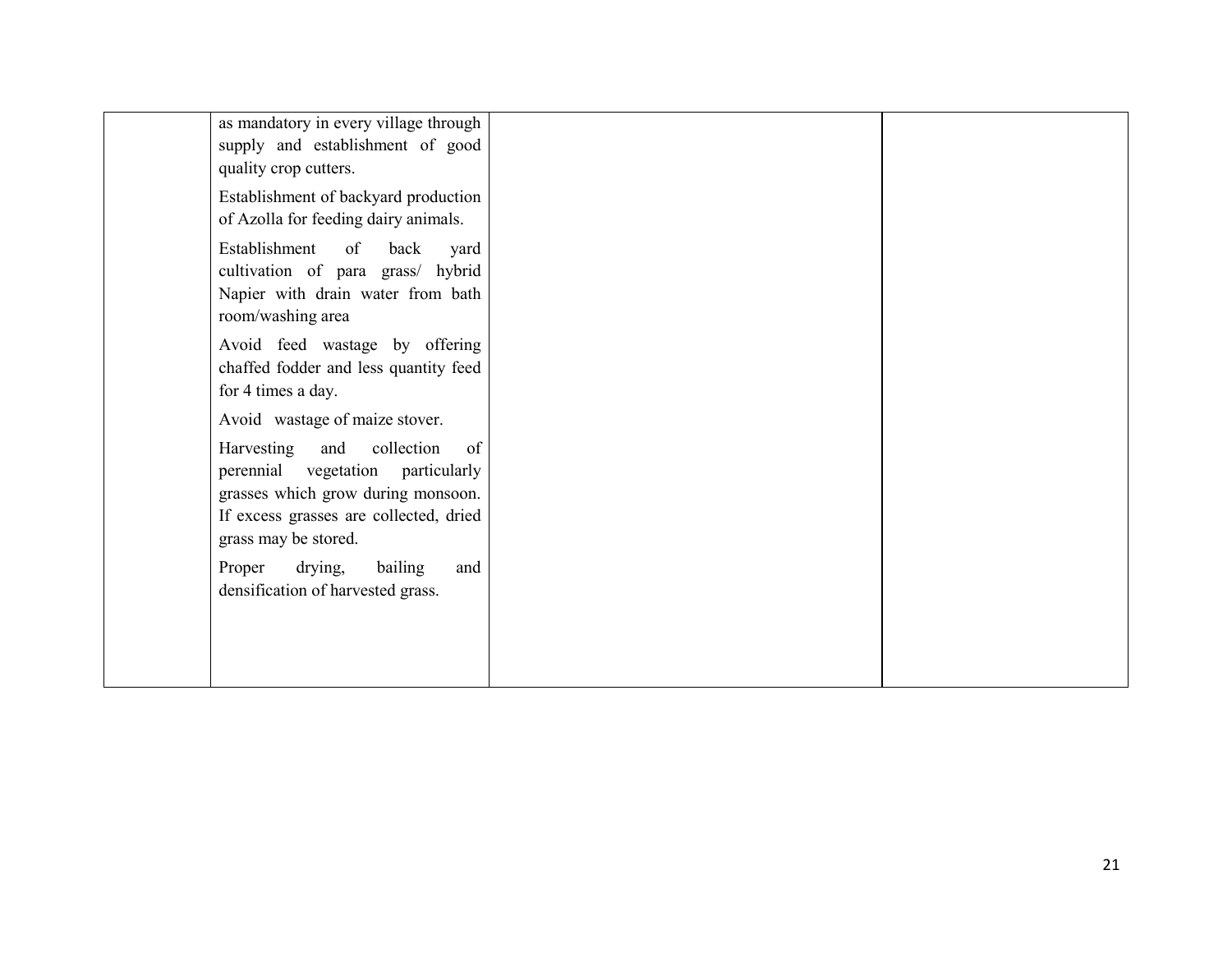| Cyclone                                       | Harvest all the possible wetted grain<br>(rice/ wheat/maize etc) and use as<br>animal feed after drying.<br>minimum<br>Arrange<br>for<br>storing<br>required quantity of hay $(25-50 \text{ kg})$<br>and concentrates (10-25 kg) per<br>animal in farmer's / LS keepers<br>house/ shed for feeding during<br>cyclone.<br>Don't allow the animals for grazing<br>in case of early fore warning (EFW)<br>In case of EFW, shift the animals to<br>safer places.<br>Identification of animals may be<br>done.<br>Keep animals untied in the shed in<br>case of EFW. | Treatment of the sick, injured and affected animals<br>through arrangement of mobile emergency veterinary<br>hospitals / rescue animal health workers.<br>Diarrhea out break may happen, arrangement should<br>be made to mitigate the problem<br>Protect the animals from heavy rains and thunder<br>storms<br>In severe cases un-tether or let loose the animals<br>Arrange transportation of highly productive animals to<br>safer place<br>Spraying of fly repellants in animal sheds | Repair of animal shed<br>Deworm the animals through<br>mass camps<br>Vaccinate against possible out<br>breaks<br>Proper disposable of the dead<br>animals / carcasses by burning /<br>burying with lime/ bleaching<br>powder in pit<br>Bleach / chlorinate $(0.1\%)$<br>drinking water or water<br>resources<br>Collect drowned crop material,<br>dry it and store for future use<br>Sowing of above mention short<br>duration fodder crops in unsown<br>and water logged areas<br>Application of urea (20-25kg/ha)<br>in the CPR's to enhance the bio<br>mass production.<br>After cyclone, for livelihood<br>improvement of highly affected<br>areas, backyard poultry, pig, goat<br>etc may be distributed for<br>immediate income generation. |
|-----------------------------------------------|-----------------------------------------------------------------------------------------------------------------------------------------------------------------------------------------------------------------------------------------------------------------------------------------------------------------------------------------------------------------------------------------------------------------------------------------------------------------------------------------------------------------------------------------------------------------|-------------------------------------------------------------------------------------------------------------------------------------------------------------------------------------------------------------------------------------------------------------------------------------------------------------------------------------------------------------------------------------------------------------------------------------------------------------------------------------------|---------------------------------------------------------------------------------------------------------------------------------------------------------------------------------------------------------------------------------------------------------------------------------------------------------------------------------------------------------------------------------------------------------------------------------------------------------------------------------------------------------------------------------------------------------------------------------------------------------------------------------------------------------------------------------------------------------------------------------------------------|
| <b>Floods</b>                                 | <b>NA</b>                                                                                                                                                                                                                                                                                                                                                                                                                                                                                                                                                       | NA                                                                                                                                                                                                                                                                                                                                                                                                                                                                                        | <b>NA</b>                                                                                                                                                                                                                                                                                                                                                                                                                                                                                                                                                                                                                                                                                                                                         |
| Heat<br>$\boldsymbol{\&}$<br><b>Cold wave</b> | Arrangement for protection from heat<br>wave<br>Plantation around the shed<br>$\mathbf{i}$<br>Water sprinklers / foggers in<br>$\overline{ii}$<br>the shed ot frequent                                                                                                                                                                                                                                                                                                                                                                                          | Allow the animals early in the morning or late in the<br>evening for grazing during heat waves<br>Allow for grazing between 10AM to 3PM during cold<br>waves<br>Feed green fodder/silage / concentrates during day                                                                                                                                                                                                                                                                        | Feed the animals as per routine<br>schedule<br>Allow the animals for grazing<br>(normal timings)                                                                                                                                                                                                                                                                                                                                                                                                                                                                                                                                                                                                                                                  |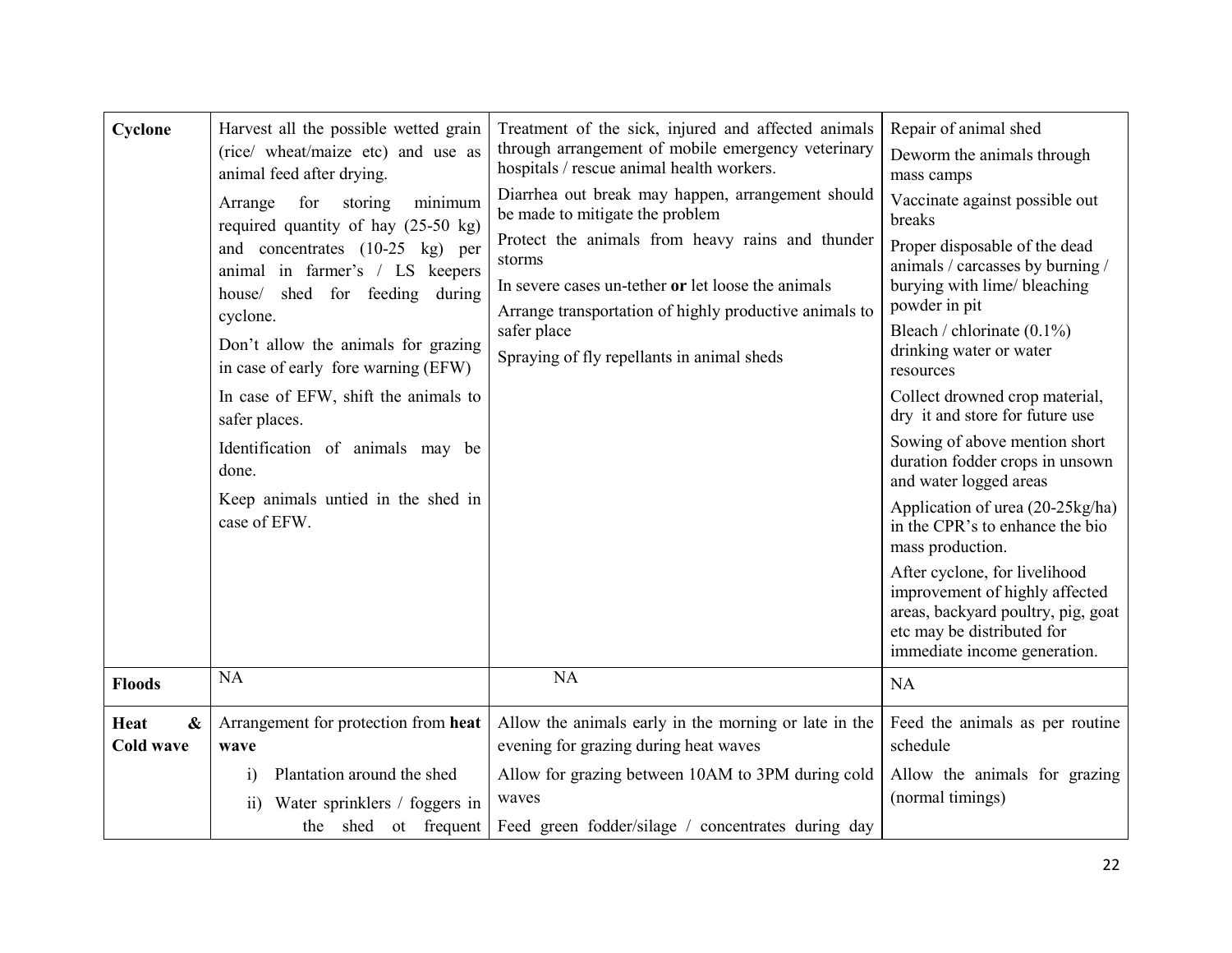|                                                       | washing of animals.<br>iii) Application of white reflector<br>paint on the roof or<br>putting rice straw on the<br>roof of the shed.<br>Cold wave: Covering all the wire<br>meshed walls / open area with gunny<br>bags/ polyethylene sheets (with a<br>mechanism for lifting during the day<br>time and putting down during night<br>time)                                                                                                                 | time and roughages / hay during night time in case of<br>heat waves<br>Add 25-50 ml of edible oil in concentrates and fed to<br>the animal during cold waves. Molasses may be added<br>in the concentrate feed during heat waves.<br>Put on the foggers / sprinkerlers and frequent washing<br>of animals during heat weaves and heaters during<br>cold waves<br>In severe cases, vitamin 'C' and electrolytes should be<br>added in $H_2O$ during heat waves.<br>Apply / sprinkle lime powder in the animal shed<br>during<br>cold<br>waves to neutralize<br>ammonia<br>accumulation |                                                                                                                                                                                                                                                                                                                                                                                                                                                                                                            |
|-------------------------------------------------------|-------------------------------------------------------------------------------------------------------------------------------------------------------------------------------------------------------------------------------------------------------------------------------------------------------------------------------------------------------------------------------------------------------------------------------------------------------------|---------------------------------------------------------------------------------------------------------------------------------------------------------------------------------------------------------------------------------------------------------------------------------------------------------------------------------------------------------------------------------------------------------------------------------------------------------------------------------------------------------------------------------------------------------------------------------------|------------------------------------------------------------------------------------------------------------------------------------------------------------------------------------------------------------------------------------------------------------------------------------------------------------------------------------------------------------------------------------------------------------------------------------------------------------------------------------------------------------|
| <b>Health</b> and<br><b>Disease</b><br>managemen<br>t | Specify the endemic diseases (species<br>wise) in that region.<br>Identification of veterinary staff and<br>animal health workers.<br><b>Constitution of Rapid Action</b><br>Veterinary Force<br>Storage of emergency medicines and<br>medical kits<br>Timely vaccination (as per enclosed<br>vaccination schedule) against all<br>endemic diseases<br>Surveillance and disease monitoring<br>network establishment<br>Provision for mobile ambulatory van. | Rescue of sick and injured animals and their<br>treatment<br>Conducting mass animal health camps<br>Animals may be checked for any external injury and<br>illness, Pregnant animals may be checked for any<br>discomfort and uneasiness.<br>Animals may be dewormed with suitable anti-parasitic<br>drug and be checked and treated for ecto-parasites, if Hypoglycemia is also observed.<br>any. Deworming will improve fodder and feed<br>absorption.<br>During flood do not leave halter or headstalls on<br>animals.<br>Do not tie animals together when releasing.               | Conducting psahu sibir, mass<br>animal health camps, fertility<br>camps and deworming camps.<br>Conducting fertility camps.<br>Disposal of carcass by above<br>means.<br>egnancy toxemia may occur due to<br>prolonged under-feeding.<br>Treatment may be provided to<br>affected animals.<br>Adequate attention is to be paid<br>to disinfect the premises of<br>temporary sheds with the help of<br>bleaching powder,<br>phenol,<br>carbolic acid etc. In no case the<br>carcass/ cadaver should come in |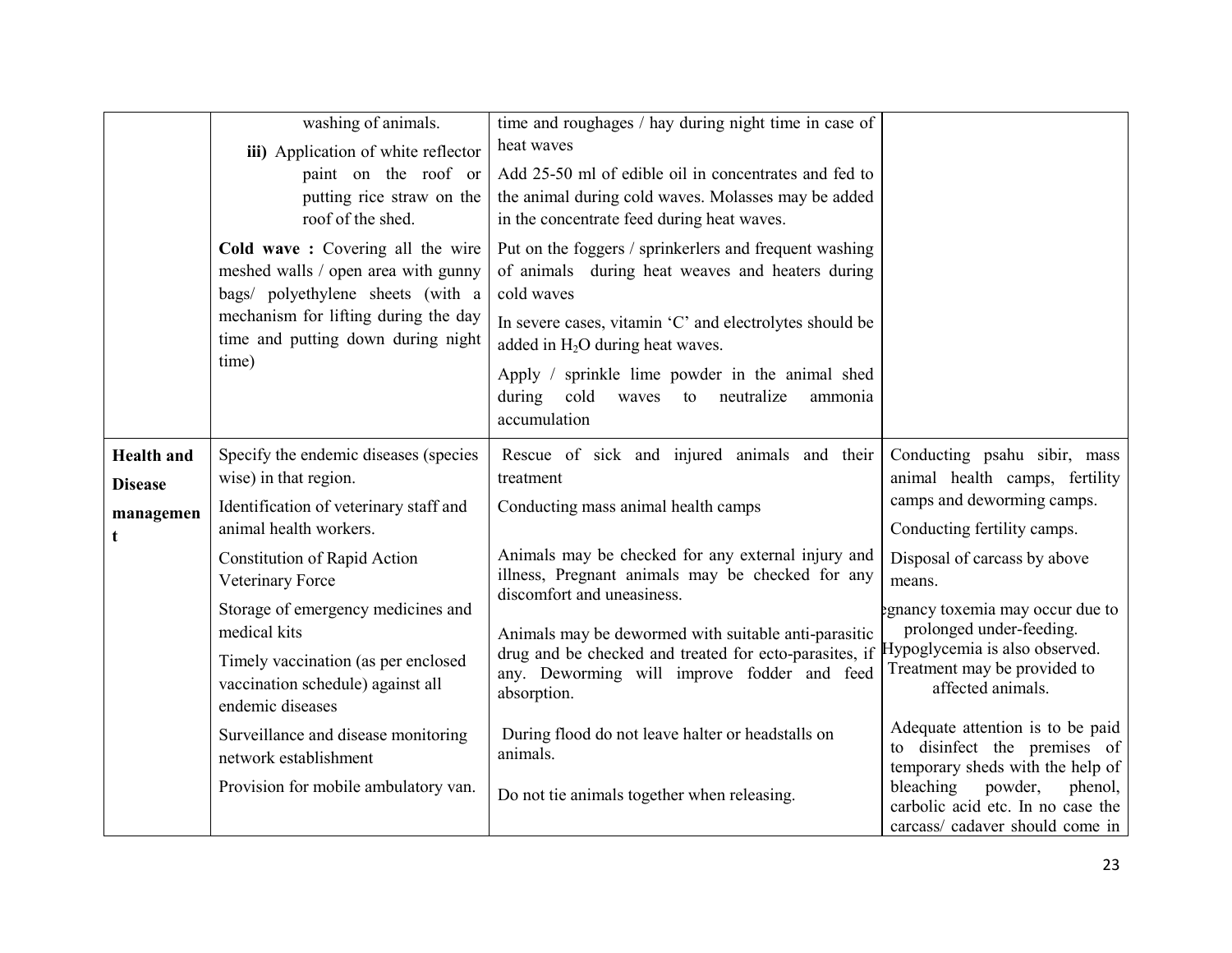|                          |                                                                                                                                                                           | Report the location, identification and disposition of<br>livestock and poultry to authorities handling the<br>disaster. | contact with healthy<br>animals<br>rehabilitated in sheds.                                                   |
|--------------------------|---------------------------------------------------------------------------------------------------------------------------------------------------------------------------|--------------------------------------------------------------------------------------------------------------------------|--------------------------------------------------------------------------------------------------------------|
| <b>Insurance</b>         | Encouraging insurance of livestock                                                                                                                                        | Listing out the details of the dead animals                                                                              | Submission for insurance claim<br>and availing insurance benefit<br>Purchase of new productive<br>animals    |
| <b>Drinking</b><br>water | Rain water harvesting and create<br>water bodies/watering points (when<br>water is scarce use only as drinking<br>water for animals)<br>Identification of water resources | of<br>Restrict<br>wallowing<br>animals<br>in<br>water<br>bodies/resources                                                | Specify the options (place and<br>establishment<br><sub>of</sub><br>for<br>area)<br>drinking water reserves. |

# Vaccination schedule in small ruminants (Sheep & Goat)

| <b>Disease</b>               | <b>Season</b>                              |  |
|------------------------------|--------------------------------------------|--|
| Foot and mouth disease (FMD) | Before rainy season and in winter / autumn |  |
| <b>PPR</b>                   | All seasons, preferably in June-July       |  |
| Black quarter (BQ)           | May / June                                 |  |
| Enterotoxaemia (ET)          | May                                        |  |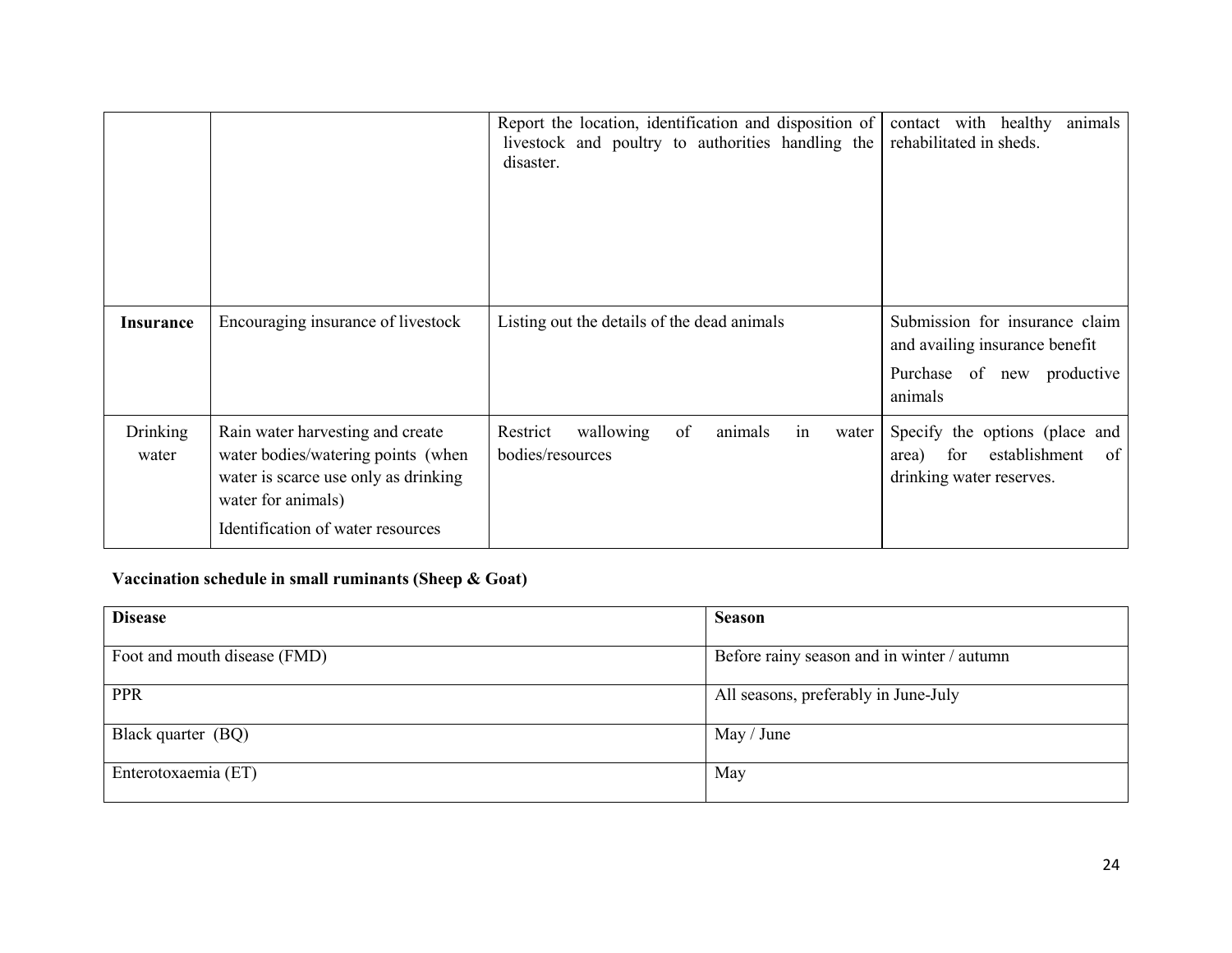| Haemorrhagic septicaemia (HS) | March / June     |
|-------------------------------|------------------|
| Sheep pox $(SP)$              | December / March |

## Vaccination programme for cattle and buffalo:

| <b>Disease</b> | Age and season at vaccination     |
|----------------|-----------------------------------|
| Anthrax        | In endemic areas only, Feb to May |
| <b>HS</b>      | May to June                       |
| <b>BQ</b>      | May to June                       |
| <b>FMD</b>     | November to December              |
|                |                                   |

2.5.2 Poultry

|                              | <b>Suggested contingency measures</b>                              |                                                                             |                 |
|------------------------------|--------------------------------------------------------------------|-----------------------------------------------------------------------------|-----------------|
|                              | Before the event <sup>a</sup>                                      | During the event                                                            | After the event |
| <b>Drought</b>               |                                                                    |                                                                             |                 |
| Shortage of feed ingredients | Storing of house hold grain like<br>maize, broken rice, wheat etc, | Supplementation only for Supplementation to all<br>productive birds<br>with |                 |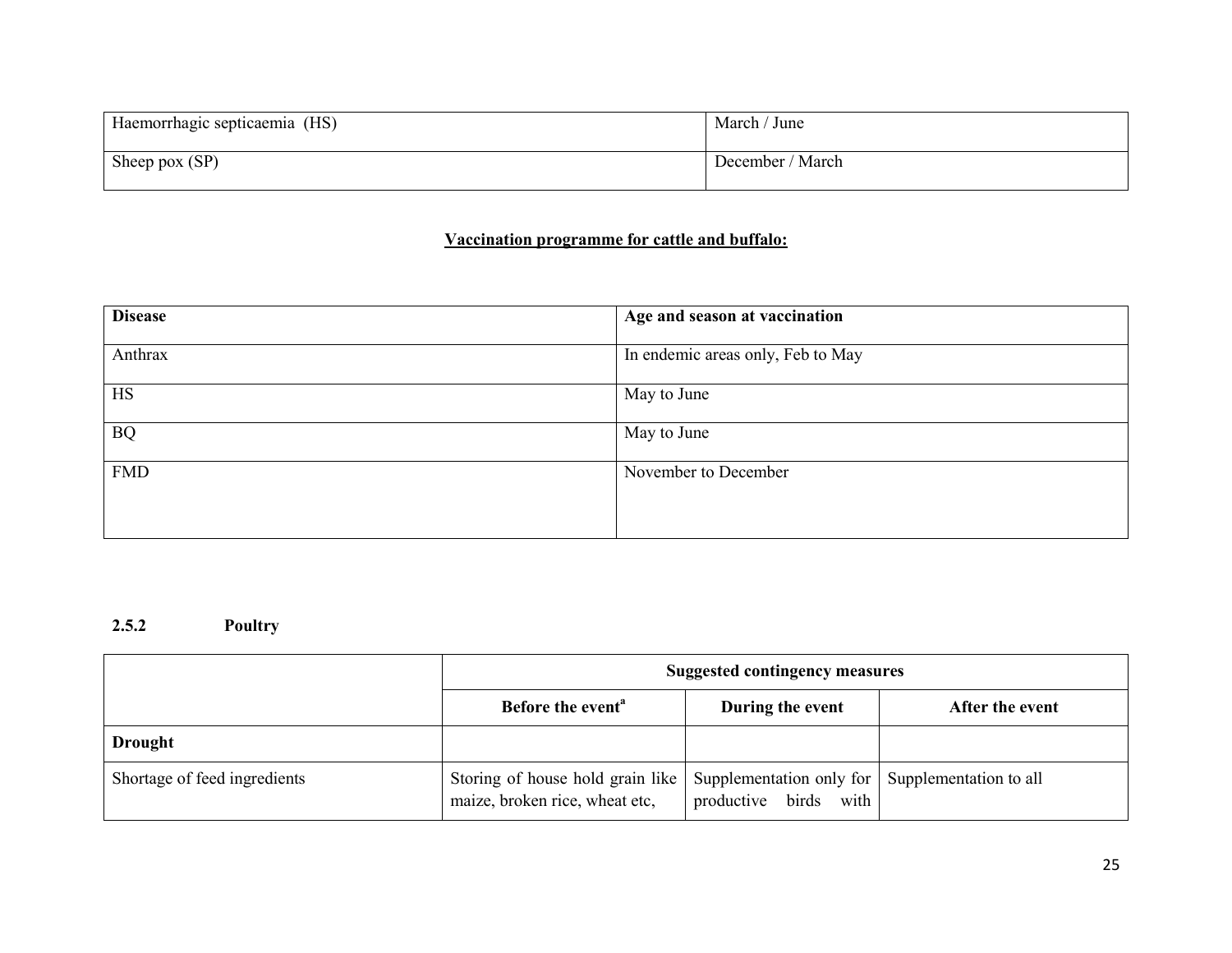| Drinking water                | Culling of weak birds<br>Rain water harvesting                                                | house hold grain<br>Supplementation of shell<br>grit (calcium) for laying<br>birds<br>Sanitation<br>of drinking                                                                                                                                                                                | Give sufficient water as per the                                                                                                                                                                              |
|-------------------------------|-----------------------------------------------------------------------------------------------|------------------------------------------------------------------------------------------------------------------------------------------------------------------------------------------------------------------------------------------------------------------------------------------------|---------------------------------------------------------------------------------------------------------------------------------------------------------------------------------------------------------------|
| Health and disease management | Culling of sick birds.<br>Deworming<br>and vaccination<br>against RD and fowl pox             | water<br>Mixing of Vit. A, D, E, K<br>and B-complex including<br>vit C in drinking water                                                                                                                                                                                                       | bird's requirement<br>Hygienic<br>and<br>sanitation<br>of<br>poultry house<br>Disposal of dead birds by burning<br>/ burying with line powder in pit                                                          |
| <b>Floods</b>                 | <b>NA</b>                                                                                     | NA                                                                                                                                                                                                                                                                                             | <b>NA</b>                                                                                                                                                                                                     |
| Drinking water                | Provide clean drinking water                                                                  | Sanitation of<br>drinking<br>water                                                                                                                                                                                                                                                             | Sanitation of drinking water                                                                                                                                                                                  |
| Health and disease management | In case of EFW, add antibiotic<br>powder in drinking water to<br>prevent any disease outbreak | Sanitation of<br>poultry<br>house with<br>bleaching<br>powder/lime etc.<br>Treatment of affected<br>birds<br>Prevent water logging<br>surrounding the sheds<br>of<br>Assure<br>supply<br>electricity<br>Sprinkle lime powder to<br>prevent<br>ammonia<br>accumulation<br>due<br>to<br>dampness | Disposal of dead birds by burning<br>/ burying with line powder in pit<br>Disposal of poultry manure to<br>prevent protozoal problem<br>Supplementation of coccidiostats<br>in feed<br>Vaccination against RD |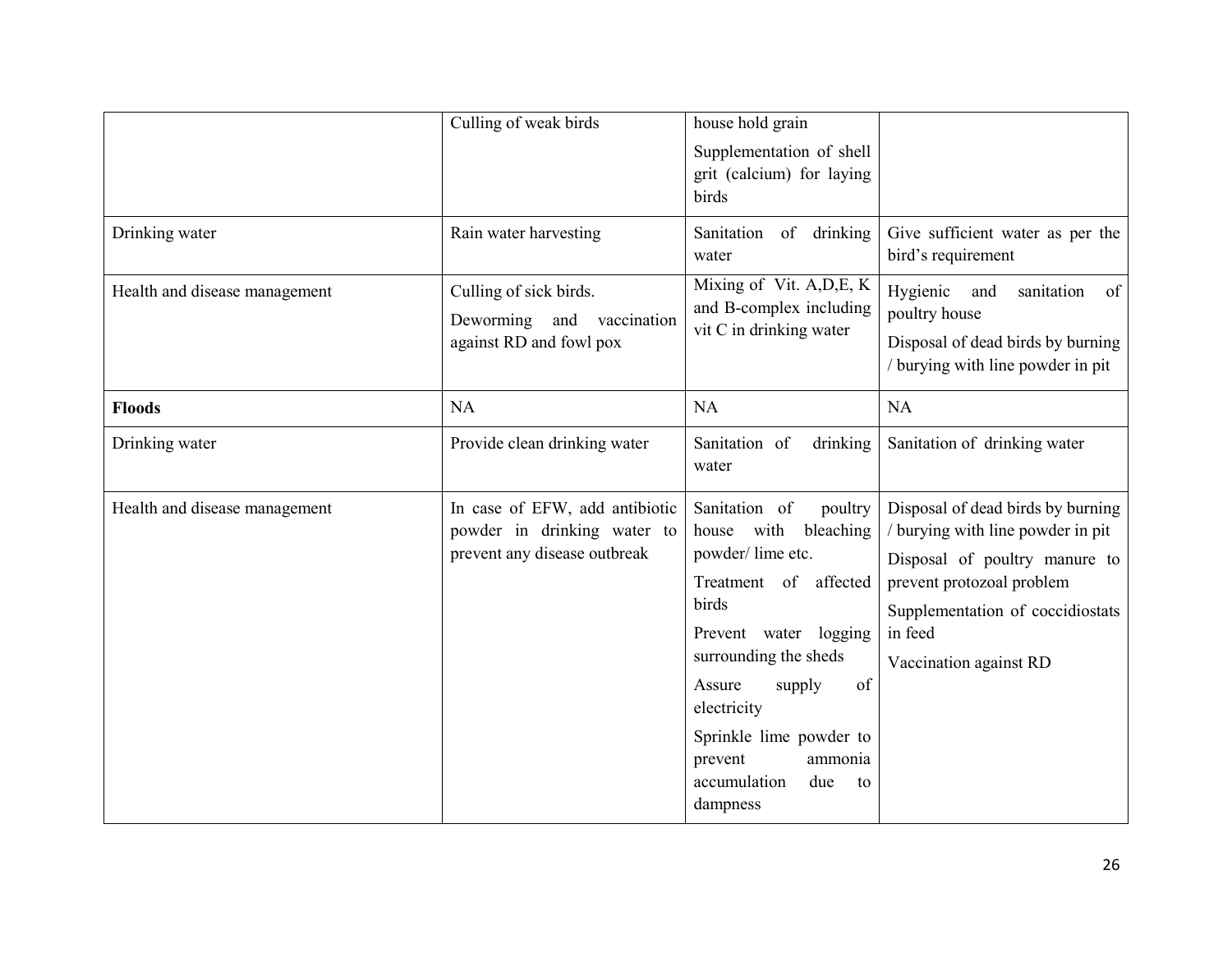| Cyclone                       |                                                                                               |                                                                                                                                                                   |                                                                                                                                                                                                               |
|-------------------------------|-----------------------------------------------------------------------------------------------|-------------------------------------------------------------------------------------------------------------------------------------------------------------------|---------------------------------------------------------------------------------------------------------------------------------------------------------------------------------------------------------------|
| Shortage of feed ingredients  | In case of EFW, shift the birds<br>to safer place                                             | Use<br>stored<br>feed<br>as<br>supplement                                                                                                                         | Routine practices are followed                                                                                                                                                                                |
|                               | Storing of house hold grain like<br>maize, broken rice, bajra etc,                            | Don't<br>allow<br>for<br>scavenging                                                                                                                               |                                                                                                                                                                                                               |
|                               | Culling of weak birds                                                                         | from<br>thunder<br>Protect<br>storms                                                                                                                              |                                                                                                                                                                                                               |
| Drinking water                | Provide clean drinking water                                                                  | Sanitation of<br>drinking<br>water                                                                                                                                | Sanitation of drinking water                                                                                                                                                                                  |
| Health and disease management | In case of EFW, add antibiotic<br>powder in drinking water to<br>prevent any disease outbreak | Sanitation of<br>poultry<br>house<br>of affected<br>Treatment<br>birds<br>Prevent water logging<br>surrounding the sheds<br>Assure<br>supply<br>of<br>electricity | Disposal of dead birds by burning<br>/ burying with line powder in pit<br>Disposal of poultry manure to<br>prevent protozoal problem<br>Supplementation of coccidiostats<br>in feed<br>Vaccination against RD |
|                               |                                                                                               | Sprinkle lime powder to<br>prevent<br>ammonia<br>accumulation<br>due<br>to<br>dampness                                                                            |                                                                                                                                                                                                               |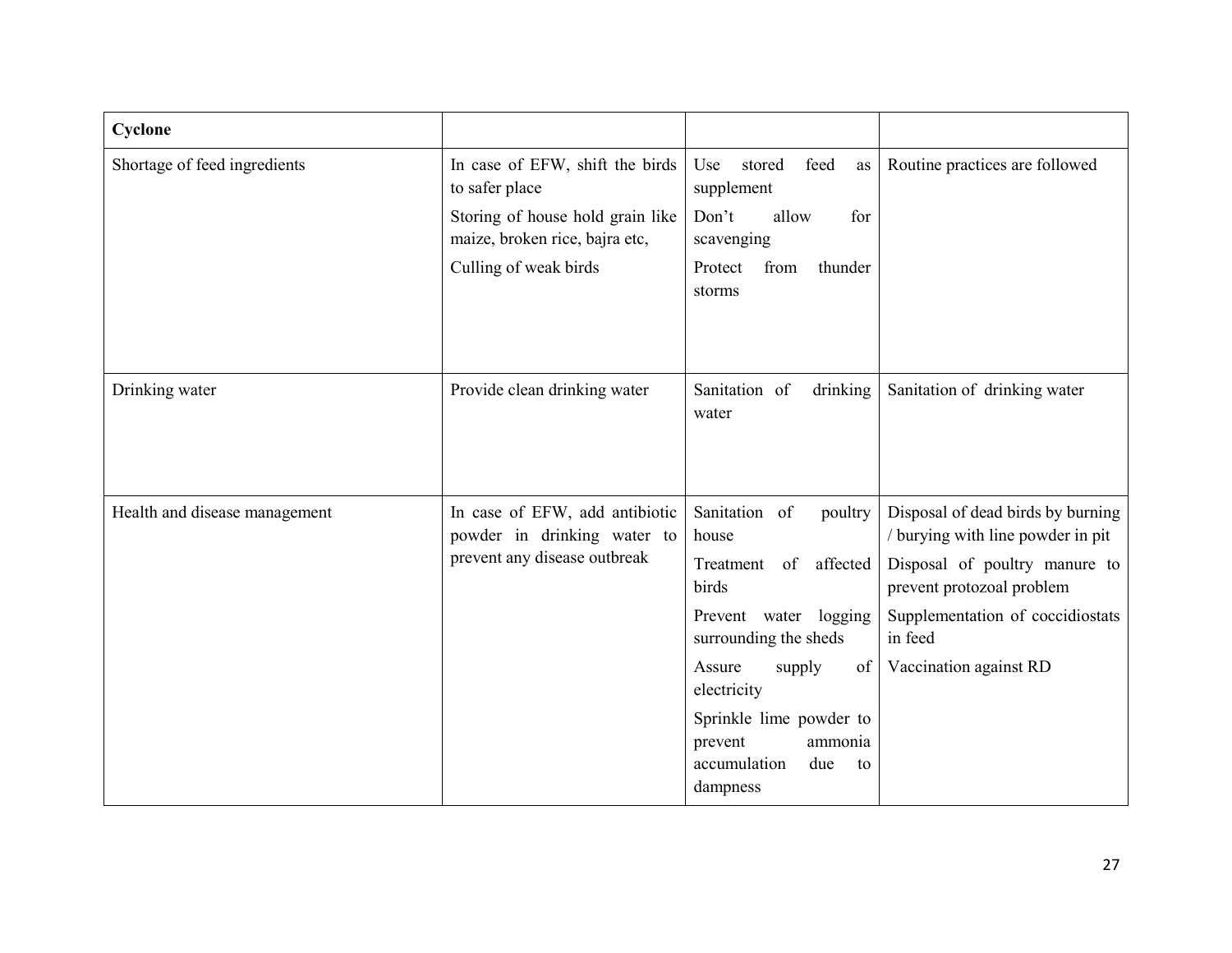| Heat wave and cold wave        |                                                            |                                                                                                                                                                               |                                |
|--------------------------------|------------------------------------------------------------|-------------------------------------------------------------------------------------------------------------------------------------------------------------------------------|--------------------------------|
| <b>Heat wave</b>               |                                                            |                                                                                                                                                                               |                                |
| Shelter/environment management | Provision of proper shelter with<br>good ventilation       | In<br>severe<br>cases,<br>foggers/water<br>sprinklers/wetting<br>of<br>hanged<br>gunny<br>bags<br>should be arranged<br>allow<br>Don't<br>for<br>scavenging during mid<br>day | Routine practices are followed |
|                                |                                                            |                                                                                                                                                                               |                                |
| Health and disease management  | Deworming<br>and<br>vaccination<br>against RD and fowl pox | Supplementation<br>of<br>house hold grain                                                                                                                                     | Routine practices are followed |
|                                |                                                            | Provide cool and clean<br>drinking water<br>with<br>electrolytes and vit. C                                                                                                   |                                |
|                                |                                                            | In hot summer, add anti-<br>probiotics<br>stress<br>in<br>drinking water or feed.                                                                                             |                                |
|                                |                                                            | Increase<br>energy<br>and<br>vitamin concentration in<br>feed<br>(supplementation<br>with grain).                                                                             |                                |
| <b>Cold wave</b>               |                                                            |                                                                                                                                                                               |                                |
| Shelter/environment management | Provision of proper shelter                                | Close all openings with                                                                                                                                                       | Routine practices are followed |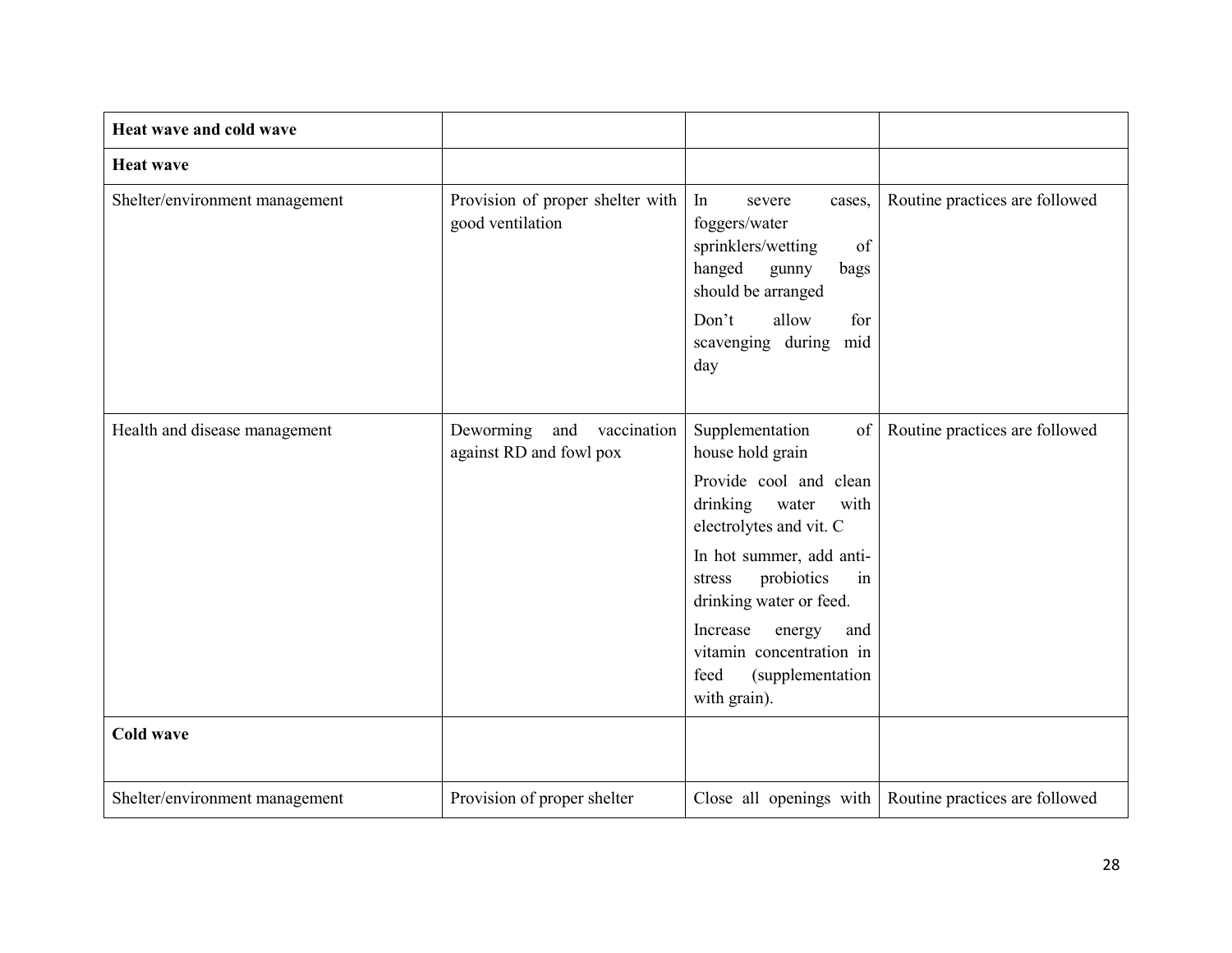|                               | Arrangement for brooding                       | polythene sheets                                                                                       |                                |
|-------------------------------|------------------------------------------------|--------------------------------------------------------------------------------------------------------|--------------------------------|
|                               | Assure supply of continuous<br>electricity     | In severe cases, arrange<br>heaters                                                                    |                                |
|                               |                                                | allow<br>Don't<br>for<br>scavenging during early<br>morning and late evening                           |                                |
| Health and disease management | Arrangement for protection from<br>chilled air | Supplementation<br>of<br>grains<br>Antibiotics in drinking<br>water to protect birds<br>from pneumonia | Routine practices are followed |

# 2.5.3 Fisheries/ Aquaculture

|                                                             | <b>Suggested contingency measures</b> |                  |                 |
|-------------------------------------------------------------|---------------------------------------|------------------|-----------------|
|                                                             | Before the event <sup>a</sup>         | During the event | After the event |
| 1) Drought                                                  |                                       |                  |                 |
| A. Capture                                                  |                                       |                  |                 |
| Marine                                                      |                                       |                  |                 |
| Inland                                                      |                                       |                  |                 |
| (i) Shallow water depth due to<br>insufficient rains/inflow |                                       |                  |                 |
| (ii) Changes in water quality                               |                                       |                  |                 |
| (iii) Any other                                             |                                       |                  |                 |
| <b>B.</b> Aquaculture                                       |                                       |                  |                 |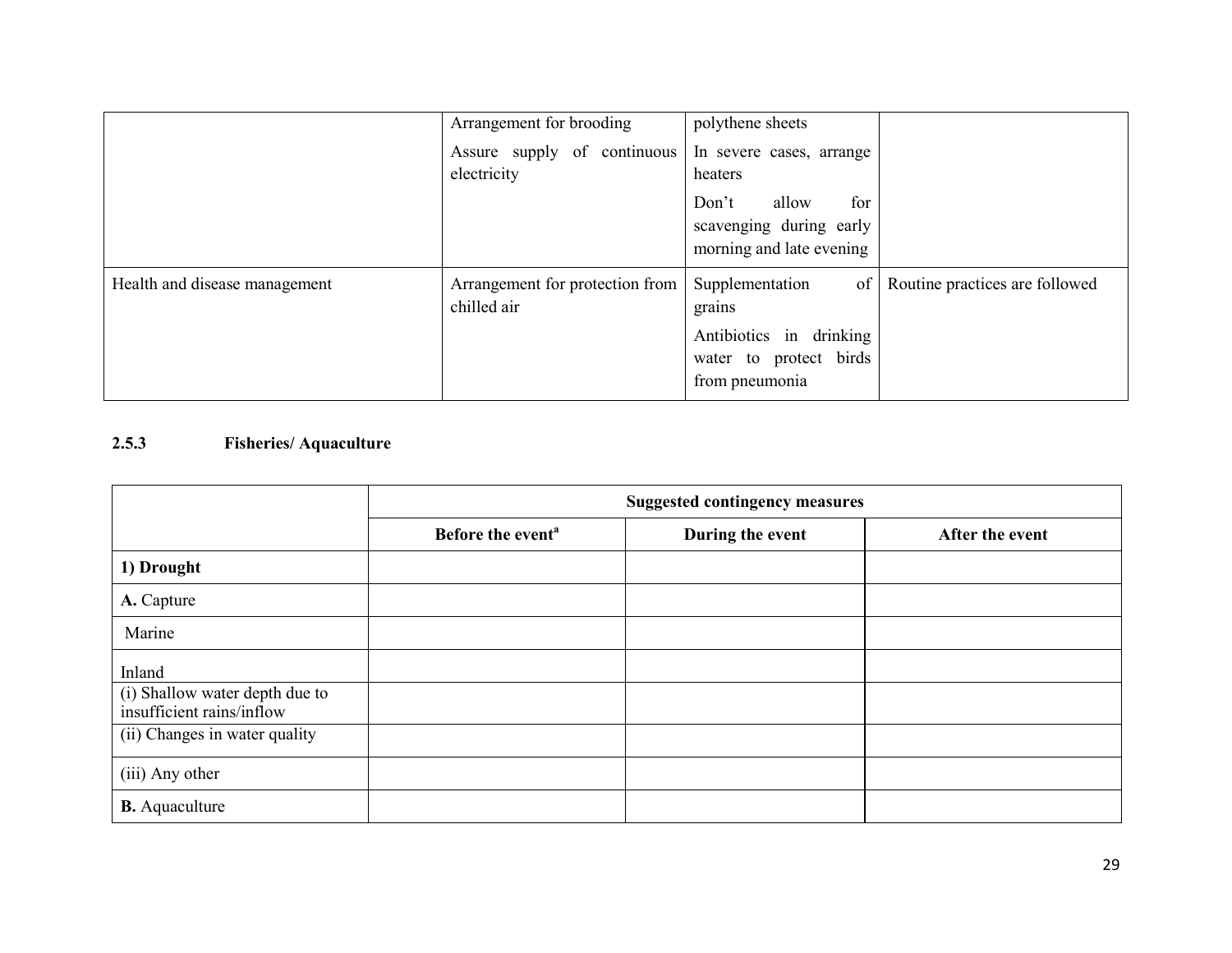| (i) Shallow water in ponds due to<br>insufficient rains/inflow | (i) Thinning of population                                 | Partial harvesting<br>(i)<br>Addition of water<br>(ii)             | (i) Maintenances of remaining<br>stock till favorable condition |
|----------------------------------------------------------------|------------------------------------------------------------|--------------------------------------------------------------------|-----------------------------------------------------------------|
|                                                                | (ii) Arrangement of water supply<br>from external resource | Stocking of air breathing<br>(iii)<br>fishes (Singhi, Magur or     | achieved<br>$(ii)$ If<br>not<br>feasible,<br>total              |
|                                                                |                                                            | Murrel)                                                            | or transfer of<br>harvesting                                    |
|                                                                | (iii) Deepening of ponds for more                          |                                                                    | fishes may be done.                                             |
|                                                                | storage of water                                           |                                                                    | (iii) Preparation of the pond for<br>next crop.                 |
| (ii) Impact of salt load build up in                           | (i) Regular monitoring of water                            | Addition of water<br>(i)                                           |                                                                 |
| ponds / change in water quality                                | quality parameter.<br>(ii) Addition of water<br>from       | (ii) Arrangement of aeration.<br>(iii) Monitoring of water quality |                                                                 |
|                                                                | external resource                                          | (iv) Reduction of manuring                                         |                                                                 |
|                                                                |                                                            | according to water level.                                          |                                                                 |
| (iii) Any other                                                | Polythene lining in ponds having<br>more water seepage     |                                                                    |                                                                 |
| 2) Floods                                                      |                                                            |                                                                    |                                                                 |
| A. Capture                                                     |                                                            |                                                                    |                                                                 |
| Marine                                                         |                                                            |                                                                    |                                                                 |
| Inland                                                         |                                                            |                                                                    |                                                                 |
| (i) Average compensation paid<br>due to loss of human life     |                                                            |                                                                    |                                                                 |
| (ii) No. of boats / nets/damaged                               |                                                            |                                                                    |                                                                 |
| (iii) No.of houses damaged                                     |                                                            |                                                                    |                                                                 |
| (iv) Loss of stock                                             |                                                            |                                                                    |                                                                 |
| (v) Changes in water quality                                   |                                                            |                                                                    |                                                                 |
| (vi) Health and diseases                                       |                                                            |                                                                    |                                                                 |
| <b>B.</b> Aquaculture                                          |                                                            |                                                                    |                                                                 |
| (i) Inundation with flood water                                |                                                            |                                                                    |                                                                 |
| (ii) Water contamination and                                   |                                                            |                                                                    |                                                                 |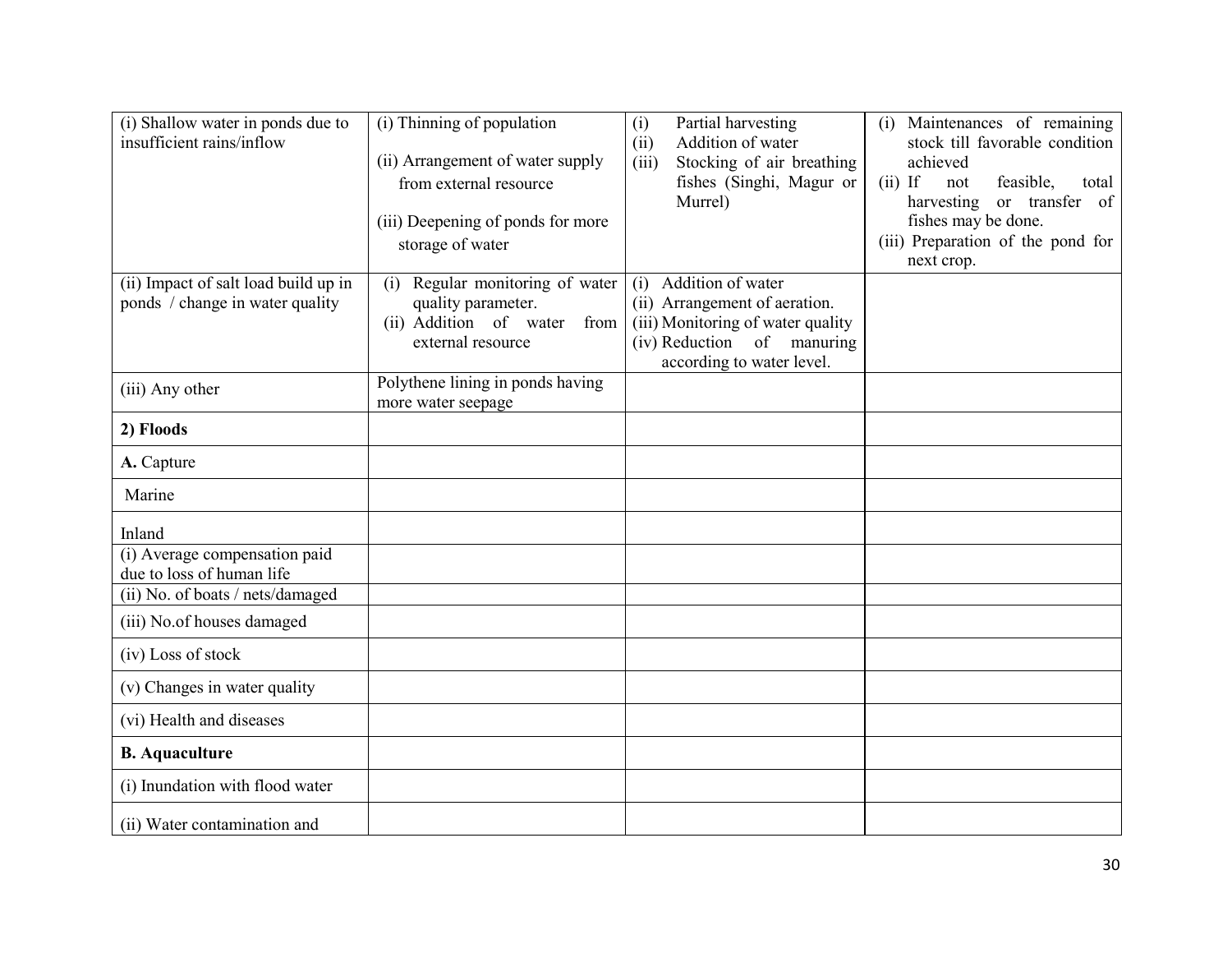| changes in water quality                                              |  |  |
|-----------------------------------------------------------------------|--|--|
| (iii) Health and diseases                                             |  |  |
| (iv) Loss of stock and inputs (feed,<br>chemicals etc)                |  |  |
| (v) Infrastructure damage (pumps,<br>aerators, huts etc)              |  |  |
| (vi) Any other                                                        |  |  |
| 3. Cyclone / Tsunami                                                  |  |  |
| A. Capture                                                            |  |  |
| Marine                                                                |  |  |
| (i) Average compensation paid<br>due to loss of fishermen lives       |  |  |
| (ii) Avg. no. of boats /<br>nets/damaged                              |  |  |
| (iii) Avg. no. of houses damaged                                      |  |  |
| Inland                                                                |  |  |
| <b>B.</b> Aquaculture                                                 |  |  |
| (i) Overflow / flooding of ponds                                      |  |  |
| (ii) Changes in water quality<br>(fresh water / brackish water ratio) |  |  |
| (iii) Health and diseases                                             |  |  |
| (iv) Loss of stock and inputs (feed,<br>chemicals etc)                |  |  |
| (v) Infrastructure damage (pumps,<br>aerators, shelters/huts etc)     |  |  |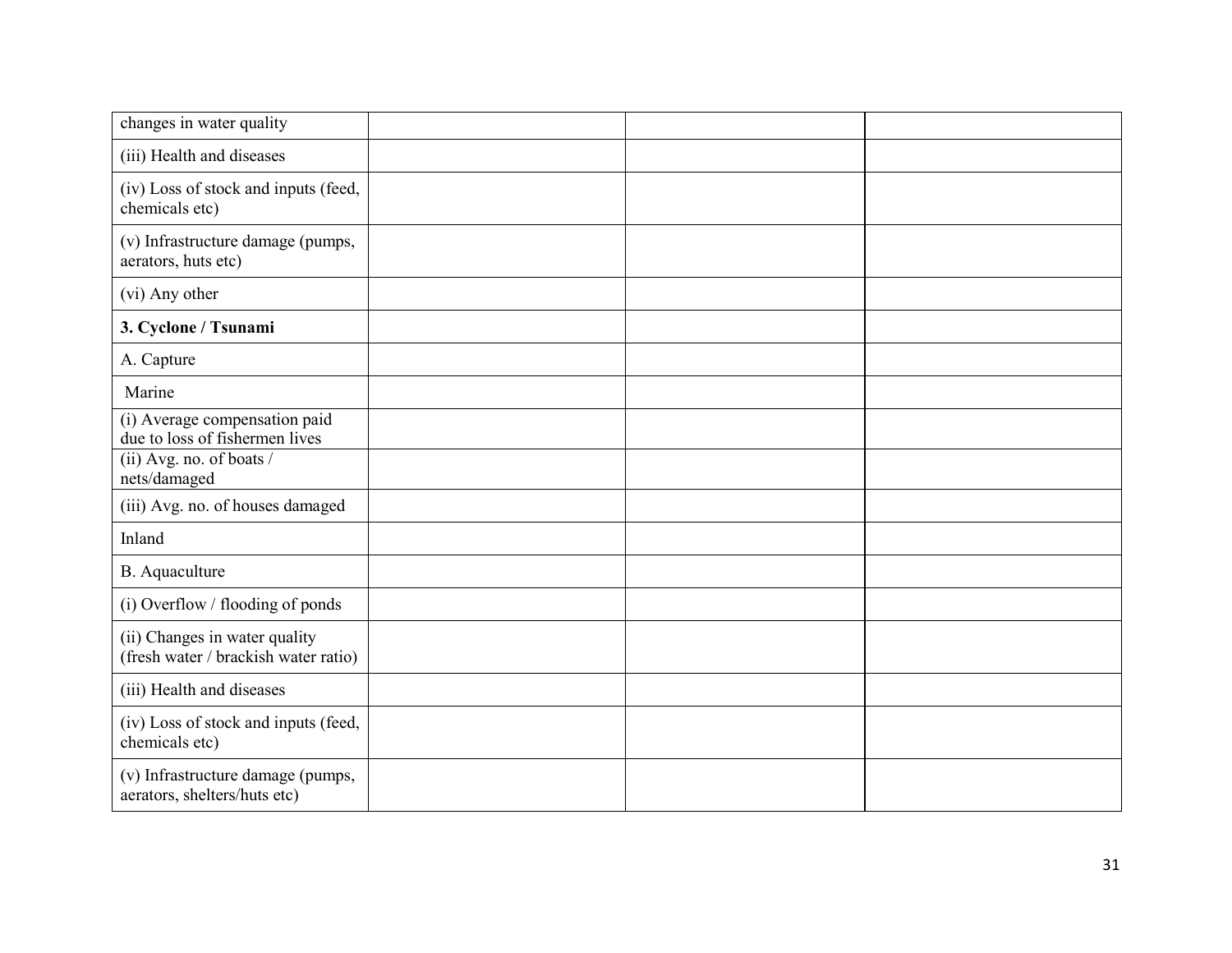| (vi) Any other                                              |                                       |                  |                 |
|-------------------------------------------------------------|---------------------------------------|------------------|-----------------|
| 4. Heat wave and cold wave                                  |                                       |                  |                 |
| A. Capture                                                  |                                       |                  |                 |
| Marine                                                      |                                       |                  |                 |
| Inland                                                      |                                       |                  |                 |
| <b>B</b> . Aquaculture                                      |                                       |                  |                 |
| (i) Changes in pond environment<br>(water quality)          |                                       |                  |                 |
| (ii) Health and Disease<br>management                       |                                       |                  |                 |
| (iii) Any other                                             |                                       |                  |                 |
|                                                             | <b>Suggested contingency measures</b> |                  |                 |
|                                                             |                                       |                  |                 |
|                                                             | Before the event <sup>a</sup>         | During the event | After the event |
| 1) Drought                                                  |                                       |                  |                 |
| A. Capture                                                  |                                       |                  |                 |
| Marine                                                      |                                       |                  |                 |
| Inland                                                      |                                       |                  |                 |
| (i) Shallow water depth due to<br>insufficient rains/inflow |                                       |                  |                 |
| (ii) Changes in water quality                               |                                       |                  |                 |
| (iii) Any other                                             |                                       |                  |                 |
| <b>B.</b> Aquaculture<br>(i) Shallow water in ponds due to  |                                       |                  |                 |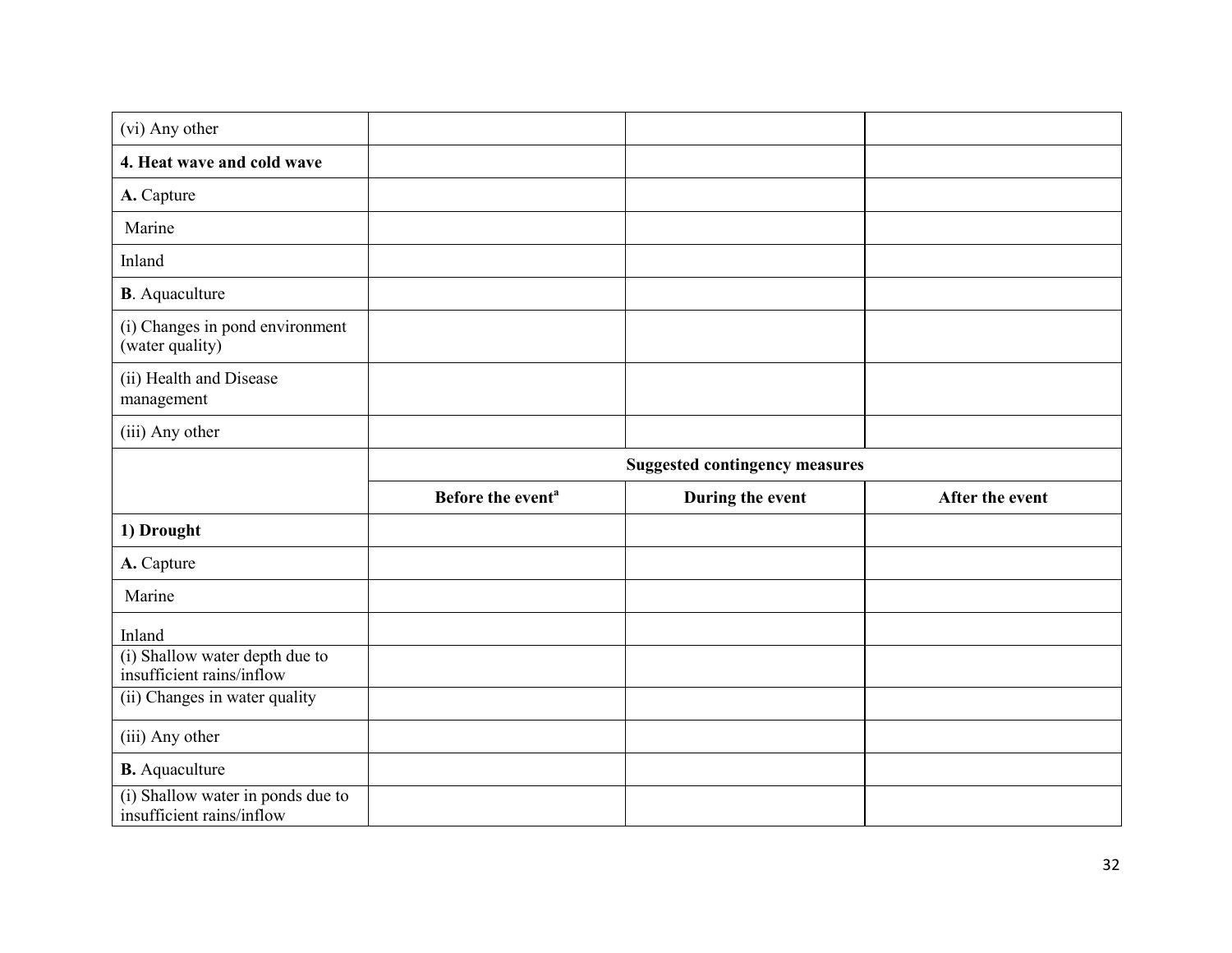| (ii) Impact of salt load build up in<br>ponds / change in water quality |  |  |
|-------------------------------------------------------------------------|--|--|
| (iii) Any other                                                         |  |  |
| 2) Floods                                                               |  |  |
| A. Capture                                                              |  |  |
| Marine                                                                  |  |  |
| Inland                                                                  |  |  |
| (i) Average compensation paid<br>due to loss of human life              |  |  |
| (ii) No. of boats / nets/damaged                                        |  |  |
| (iii) No.of houses damaged                                              |  |  |
| (iv) Loss of stock                                                      |  |  |
| (v) Changes in water quality                                            |  |  |
| (vi) Health and diseases                                                |  |  |
| <b>B.</b> Aquaculture                                                   |  |  |
| (i) Inundation with flood water                                         |  |  |
| (ii) Water contamination and<br>changes in water quality                |  |  |
| (iii) Health and diseases                                               |  |  |
| (iv) Loss of stock and inputs (feed,<br>chemicals etc)                  |  |  |
| (v) Infrastructure damage (pumps,<br>aerators, huts etc)                |  |  |
| (vi) Any other                                                          |  |  |
| 3. Cyclone / Tsunami                                                    |  |  |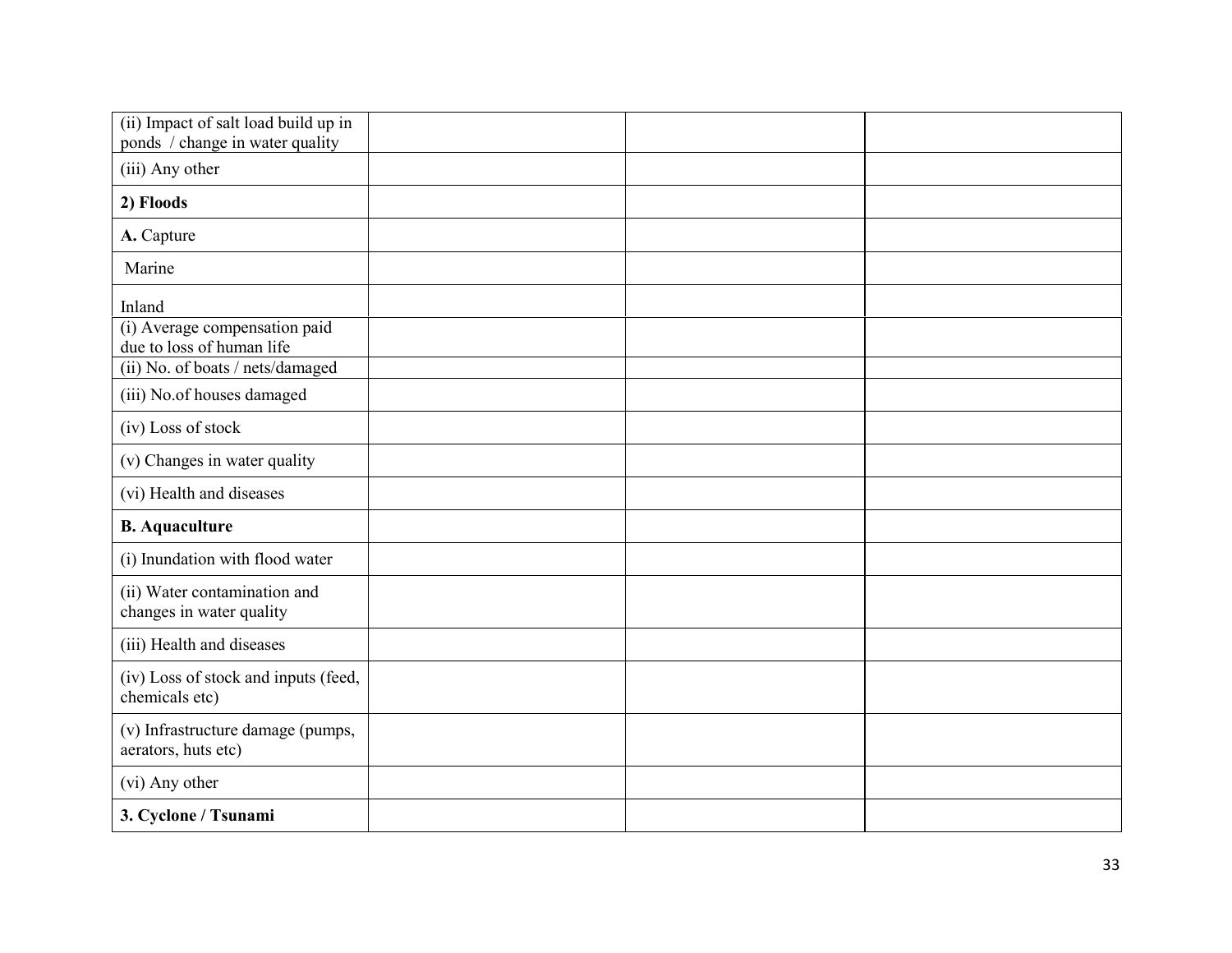| A. Capture                                                            |  |  |
|-----------------------------------------------------------------------|--|--|
|                                                                       |  |  |
| Marine                                                                |  |  |
| (i) Average compensation paid<br>due to loss of fishermen lives       |  |  |
| (ii) Avg. no. of boats /<br>nets/damaged                              |  |  |
| (iii) Avg. no. of houses damaged                                      |  |  |
| Inland                                                                |  |  |
| <b>B.</b> Aquaculture                                                 |  |  |
| (i) Overflow / flooding of ponds                                      |  |  |
| (ii) Changes in water quality<br>(fresh water / brackish water ratio) |  |  |
| (iii) Health and diseases                                             |  |  |
| (iv) Loss of stock and inputs (feed,<br>chemicals etc)                |  |  |
| (v) Infrastructure damage (pumps,<br>aerators, shelters/huts etc)     |  |  |
| (vi) Any other                                                        |  |  |
| 4. Heat wave and cold wave                                            |  |  |
| A. Capture                                                            |  |  |
| Marine                                                                |  |  |
| Inland                                                                |  |  |
| <b>B</b> . Aquaculture                                                |  |  |
| (i) Changes in pond environment<br>(water quality)                    |  |  |